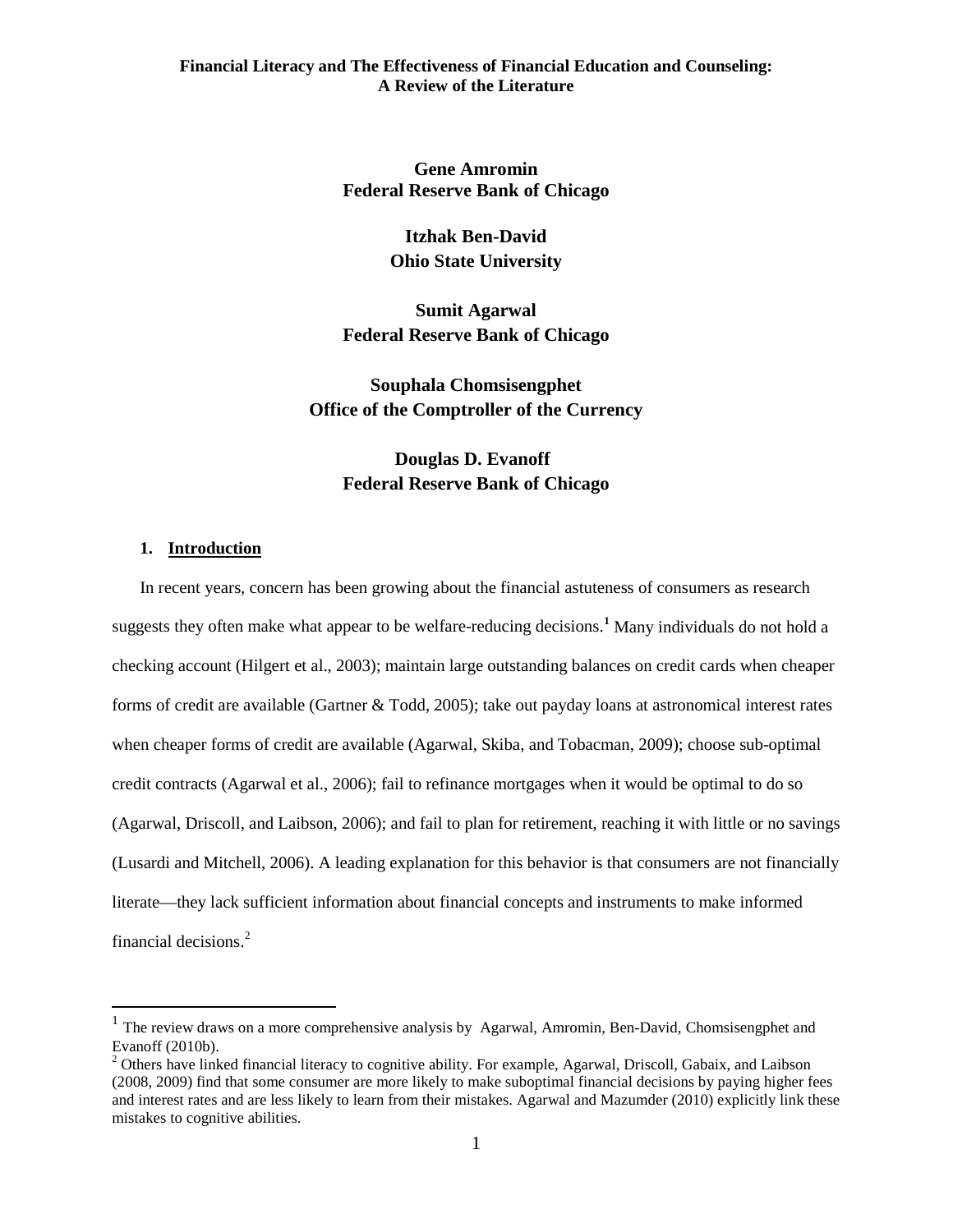Surveys find that a shocking proportion of consumers, both in the U.S. and in other countries, fail basic financial literacy tests. Many adults do not understand the difference between compound and simple interest; the characteristics of financial assets such as stocks and bonds; the benefits of portfolio diversification; or the important features of their own mortgages, Social Security and pension plans (Lusardi and Mitchell, 2006, 2007a, 2007b).

If financial illiteracy drives suboptimal (or welfare-reducing) financial behavior, then improving literacy could increase consumer welfare. A growing literature investigates whether financial education programs are effective in improving financial literacy and financial behavior. Though the evidence is mixed, it appears that some financial education programs do improve the behavior and outcomes of their graduates. The effects appear to be strongest for the most financially vulnerable, especially those with low incomes and levels of education. However, the relationships among financial education, financial literacy, and financial behavior and outcomes are not straightforward. Some financial education programs improve financial literacy, but not financial behavior; others lead to improved behavior and outcomes without improving financial literacy; and still others do not appear to be effective at all.

In what follows, we review the literature on financial literacy. In particular, we critique existing studies evaluating the extent of consumer financial literacy. We then evaluate the evidence on the effectiveness of financial education programs in improving participants' financial behavior and outcomes. We do not attempt a comprehensive survey of the literature in these areas; instead, we look for the most convincing evidence, paying particular attention to study design, data limitations, and potential sources of bias. We also pay particular attention to whether the impact of educational programs results from increases in financial literacy or from auxiliary influences. Overall, it appears that some financial education programs improve financial outcomes and that some portion of this effect is due to increased financial literacy. However, it is difficult to differentiate the factors contributing to this improvement. Some is due to the educational programs, some to the selection of participants, and some to auxiliary influences resulting from the educational program. We also discuss how the gains from financial literacy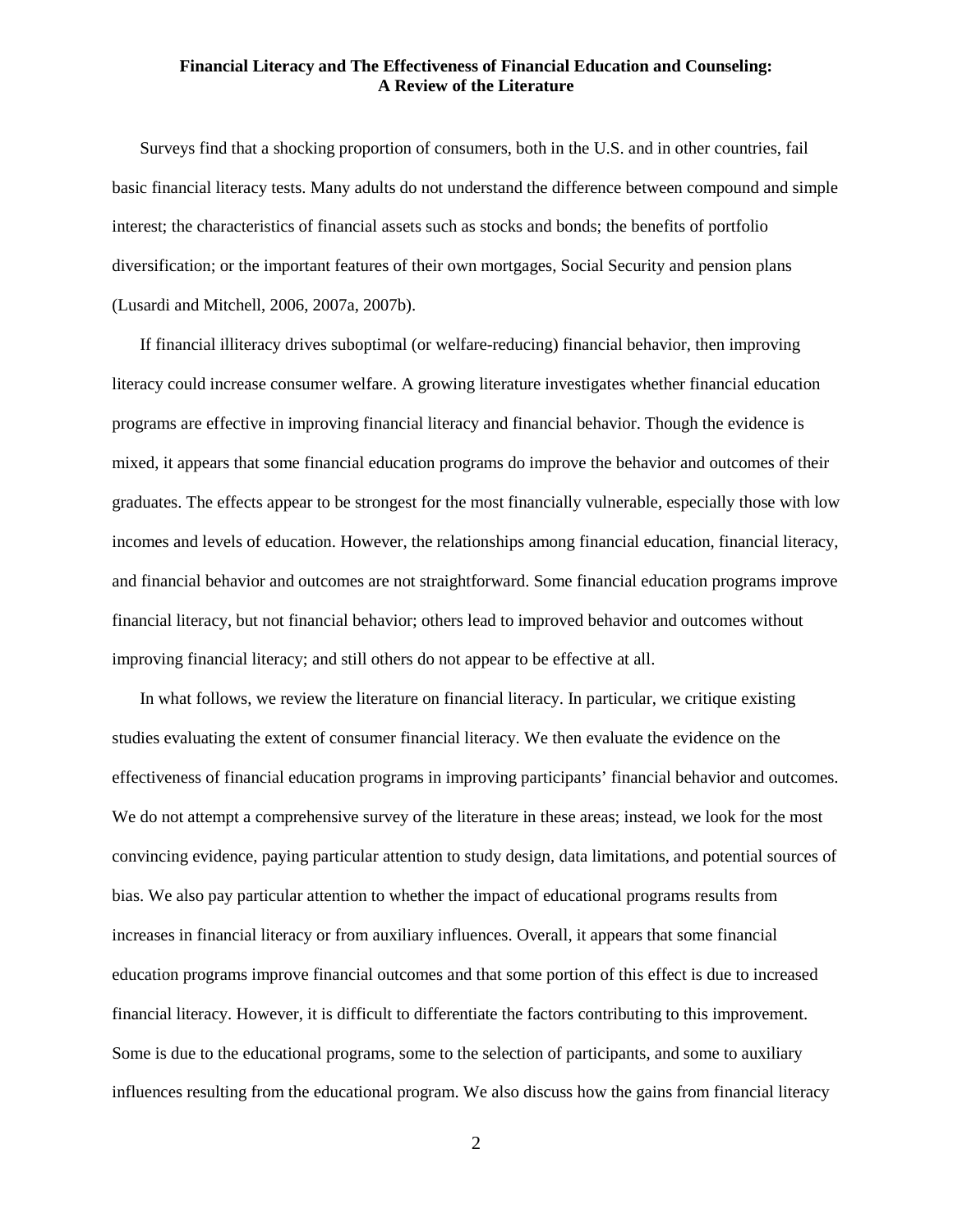programs may wane over time, as financial decision making becomes more difficult with age. We conclude with a discussion of the need for future research in this area.

## **2. Review of the Financial Literacy Literature**

There is considerable evidence that a large segment of the U.S. population is not financially literate. This means that many people do not understand basic financial concepts and products well enough to make sound short- and long-term financial decisions for themselves and their families. The evidence comes from surveys administered to various groups of consumers over the past two decades to ascertain their knowledge of financial products and understanding of basic concepts. While the surveys vary significantly in content and sample population, they generally agree on the following:

- 1) a large proportion of consumers are not financially literate, even among the wealthiest and most educated population segments,
- 2) financial literacy rates vary consistently by demographic groups, tending to be higher for those with more wealth and education, for men (although results vary), and for whites (in the U.S.),
- 3) financial illiteracy leads to welfare-reducing financial behavior and outcomes.

There appears to be a fairly broad consensus that financial illiteracy leads to suboptimal decisions by consumers. However, there is significant disagreement as to how best to combat these ill effects, as well as on the effectiveness of the approaches that have been tried to date. Research efforts to evaluate the impact of such programs encounter an array of econometric issues that could bias the findings. Similarly, changes in behavior may not result from the educational benefits of these programs, but rather from auxiliary influences associated with the program. In the discussion that follows, we first evaluate the evidence on financial literacy and the adverse effects of suboptimal financial decisions; then, we discuss the impact of educational programs aimed at improving literacy, all the while emphasizing the potential problems involved with quantifying these effects.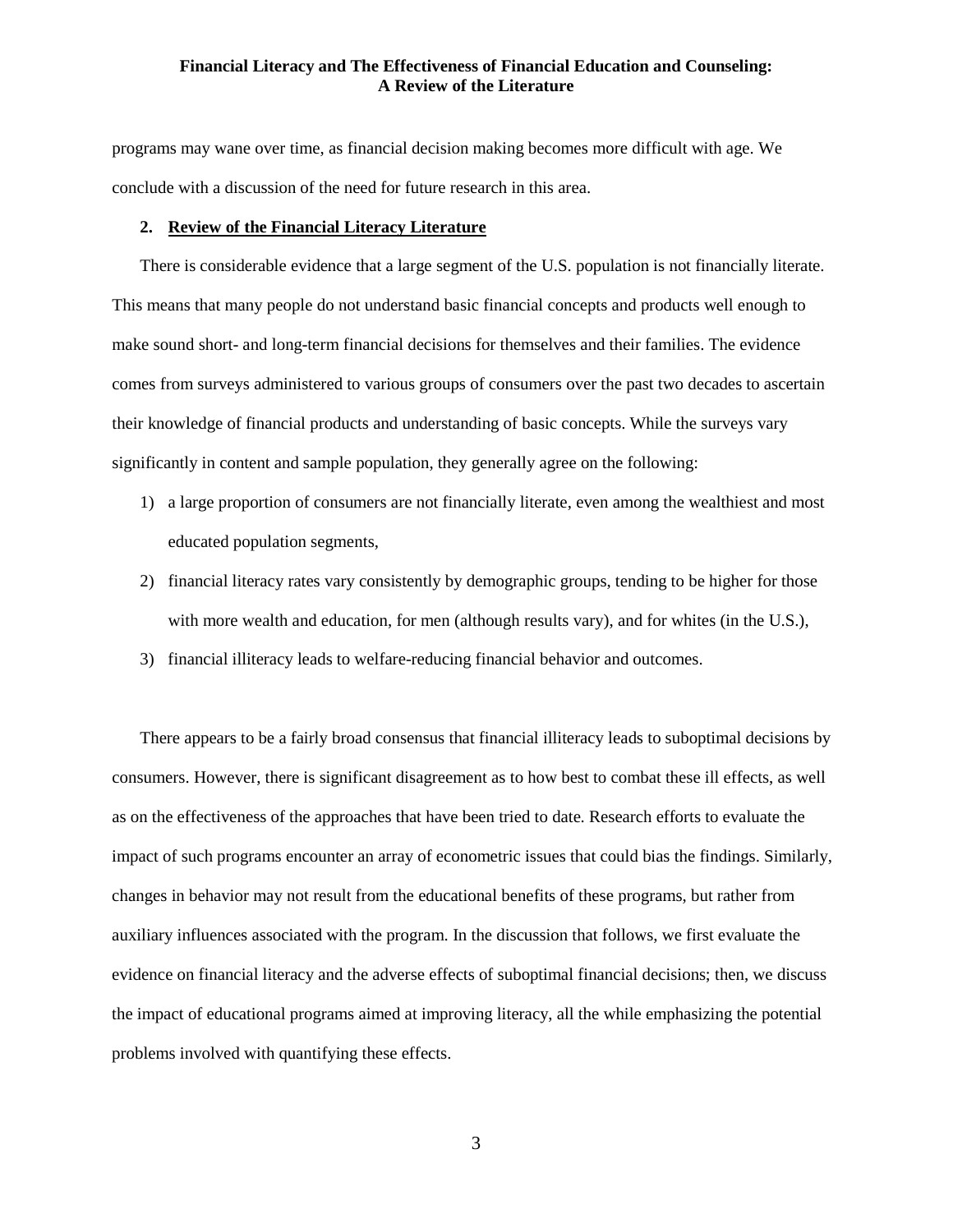#### **2.1 Financial Literacy**

Most research on financial literacy has been conducted in the United States and we concentrate on that literature.<sup>[3](#page-3-0)</sup> Early studies to measure adult financial literacy were conducted during the 1990s by private firms (CFA/AMEX, 1991; EBRI, 1995; KPMG, 1996; PSRA, 1996, 1997; Oppenheimer Funds/Girls Inc., 1997; Vanguard Group/Money Magazine, 1997) and utilized surveys that consisted of a small number of questions covering material specific to the company's interests (Volpe, Chen, and Liu, 2006). Similarly, early studies of high school and college students asked relatively few questions and often sampled few institutions (Bakken, 1967; Langrehr, 1979; Danes and Hira, 1987; Volpe, Chen, and Pavlicko, 1996).

Perhaps the most useful studies assessing overall financial literacy were those conducted on high school and college students. One of the more comprehensive studies is the Jump\$tart Financial Literacy Survey, which administered the same exam to randomly selected high school seniors every two years from 1997 to 2006. The exam includes 31 questions on income, money management, saving and investment, and spending and credit. It is intended to capture financial competence in a broad set of areas. Jump\$tart's findings are not encouraging—students scored an average of 57% in 1997 (with 60% being a passing score), and scores declined by several percentage points in subsequent years (2000, 2002, 2004, and 2006). [4](#page-3-1)

Chen and Volpe (1998) find similarly low rates of financial literacy among college students. In a sample of 13 public and private universities, the average respondent scored only 53% on a 36-question exam covering general financial knowledge. The sample included a high proportion of business majors, who scored higher than —students in other fields that barely averaged 50% on the exam. Importantly, students scored highest on questions covering areas in which young people are likely to have some

<span id="page-3-0"></span><sup>&</sup>lt;sup>3</sup> Several surveys conducted in other countries generally confirm the U.S. findings (Miles, 2004; ANZ, 2005; OECD, 2005).

<span id="page-3-1"></span><sup>&</sup>lt;sup>4</sup> Mandell (2008) analyzes the results in detail and notes that income, parent education, and race are strong predictors of scores.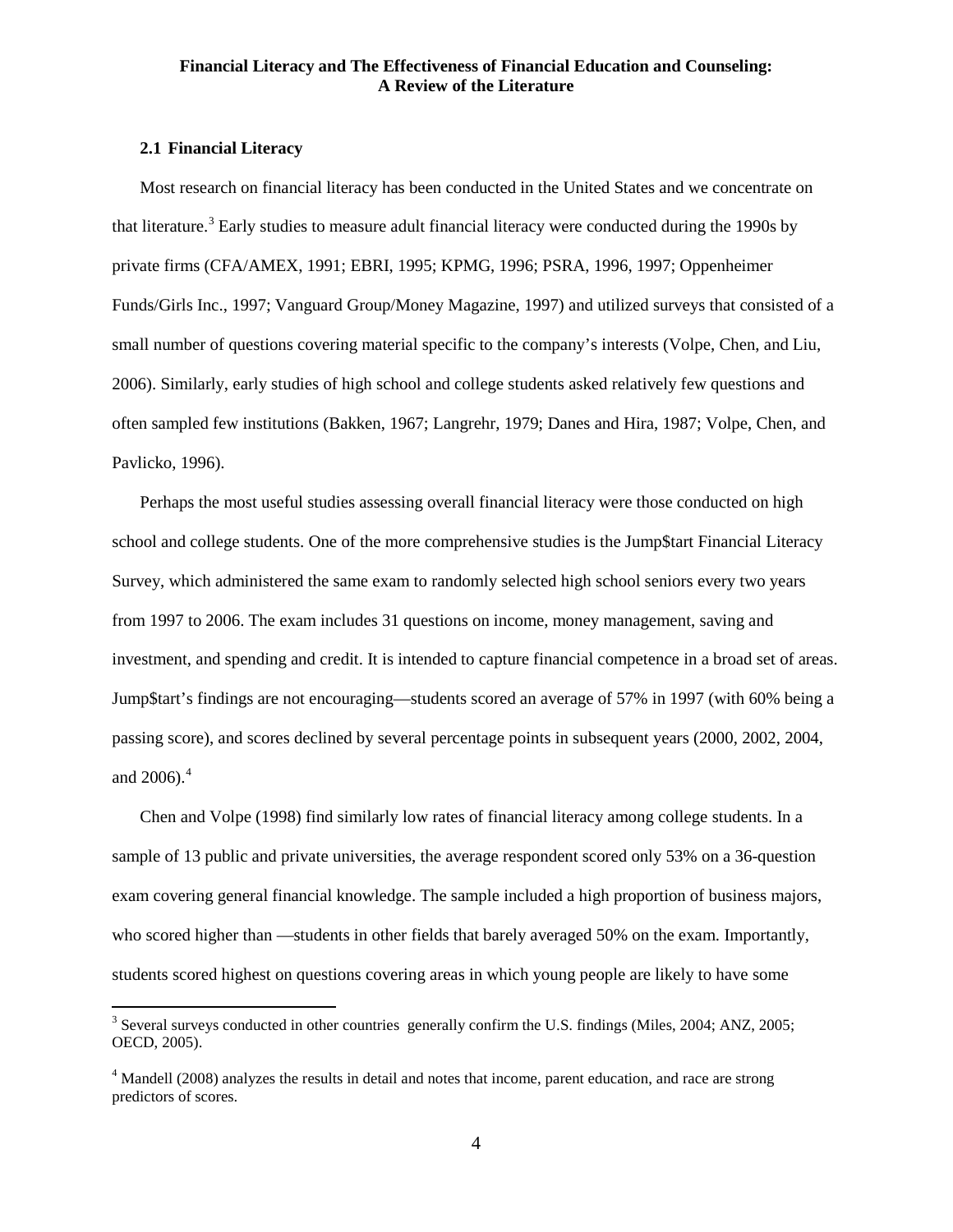experience—for example, auto insurance and apartment leases—and lowest where they are likely to have the least experience—taxes, life-insurance, and investment. This suggests that financial experience could increase financial literacy, and studies that find an effect of financial literacy on financial behavior should test for reverse causality.

Although these low financial literacy scores are worrisome, these results must be interpreted with caution. Both studies have low response rates—51% for the survey of Chen and Volpe and much lower for the Jump\$tart exams—and hence could suffer from non-response bias. Chen and Volpe received a disproportionally high share of responses from business majors. While business majors may have been oversampled to begin with, it is plausible that they were also more likely to respond to the survey as it was less costly for them to complete in terms of time and effort. Chen and Volpe do not address this concern, nor do they weight results to reflect the demographic distribution of college students. Jump\$tart suffered from a different sampling problem. The study randomly selected U.S. public high schools and asked each to administer the survey to one class of seniors; however, only 44% of high schools agreed to conduct the survey in 1997, and this rate dropped below 20% in 2002, 2004, and 2006. High schools that declined most often cited the need to prepare for state and federally mandated standardized tests, suggesting that the most disadvantaged schools were the least likely to participate. Thus, Jump\$tart may suffer from non-response bias. It is important to note that these non-response biases, if they exist, would bias the results of both studies upward, so these studies would *understate* the pervasiveness of financial illiteracy.

It is also questionable whether the exams given by Jump\$tart and by Chen and Volpe actually evaluate a respondent's financial competence. Both exams consist entirely of multiple choice questions, which means some correct responses are likely guesses, which will lead to an overstatement of financial literacy. On the other hand, inaccurate responses may not reflect one's ability to save, plan for retirement, manage debt, and make important financial decisions. For example, some questions required general knowledge of factual data (e.g., how much would a college degree affect one's earning power), which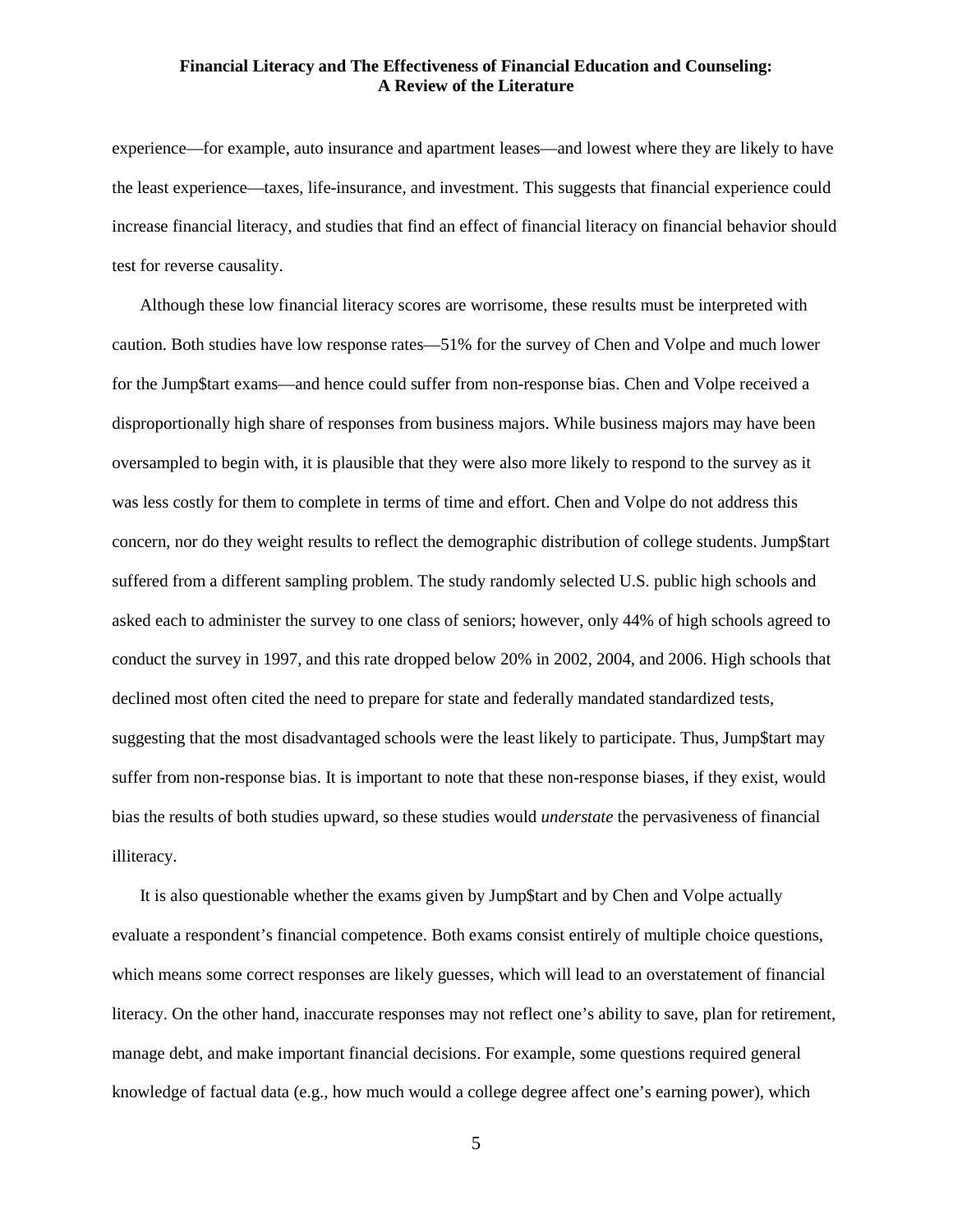respondents may have answered in terms of their own personal prospects. Additionally, certain questions concerned concepts that many high school students may not understand (e.g., down payments and liquidity). But a current misunderstanding of such concepts may be a poor indicator of the student's future knowledge and ability to make financial decisions. The questions from the Chen and Volpe survey are even more difficult and often require specific financial knowledge that a competent individual might not have (e.g., what is the maximum amount of money that is FDIC insured in a savings account at a federally insured commercial bank: \$50,000 or \$100,000?). Some questions are less difficult but more ambiguous.

Other research evaluates financial literacy among adults in more specific contexts. In particular, there is an extensive literature on the relationship between financial literacy and planning/saving for retirement. This literature yields two broad, but important findings: First, after controlling for a broad range of economic and demographic characteristics, individuals who are more financially literate are more likely to plan for retirement, and those who plan have greater net worth upon reaching retirement. Second, causation goes from literacy to planning to wealth.

Individuals save for retirement both privately and through Social Security and employer-sponsored pensions. To figure out how much to save for retirement, individuals must know their expected dates of retirement, expected lifespan after retirement, and Social Security and/or pension entitlements. They must then calculate, given the expected rate of return on savings, how much to save to maintain a certain standard of living in retirement. This planning process requires knowledge of Social Security and pension plan characteristics, as well as the ability to perform calculations involving compound interest and monthly accumulation.

Two early studies by Bernheim (1998) and Mitchell (1988) and later work by Gustman and Steinmeier (2005) find that many adults do not know important features of their Social Security entitlements and pensions. Bernheim finds in the Social Security Retirement History Survey (RHS) that adults nearing retirement did not provide accurate estimates of the amount of Social Security benefits they would receive. He compares expected benefits to realized benefits, finding that predictions were unbiased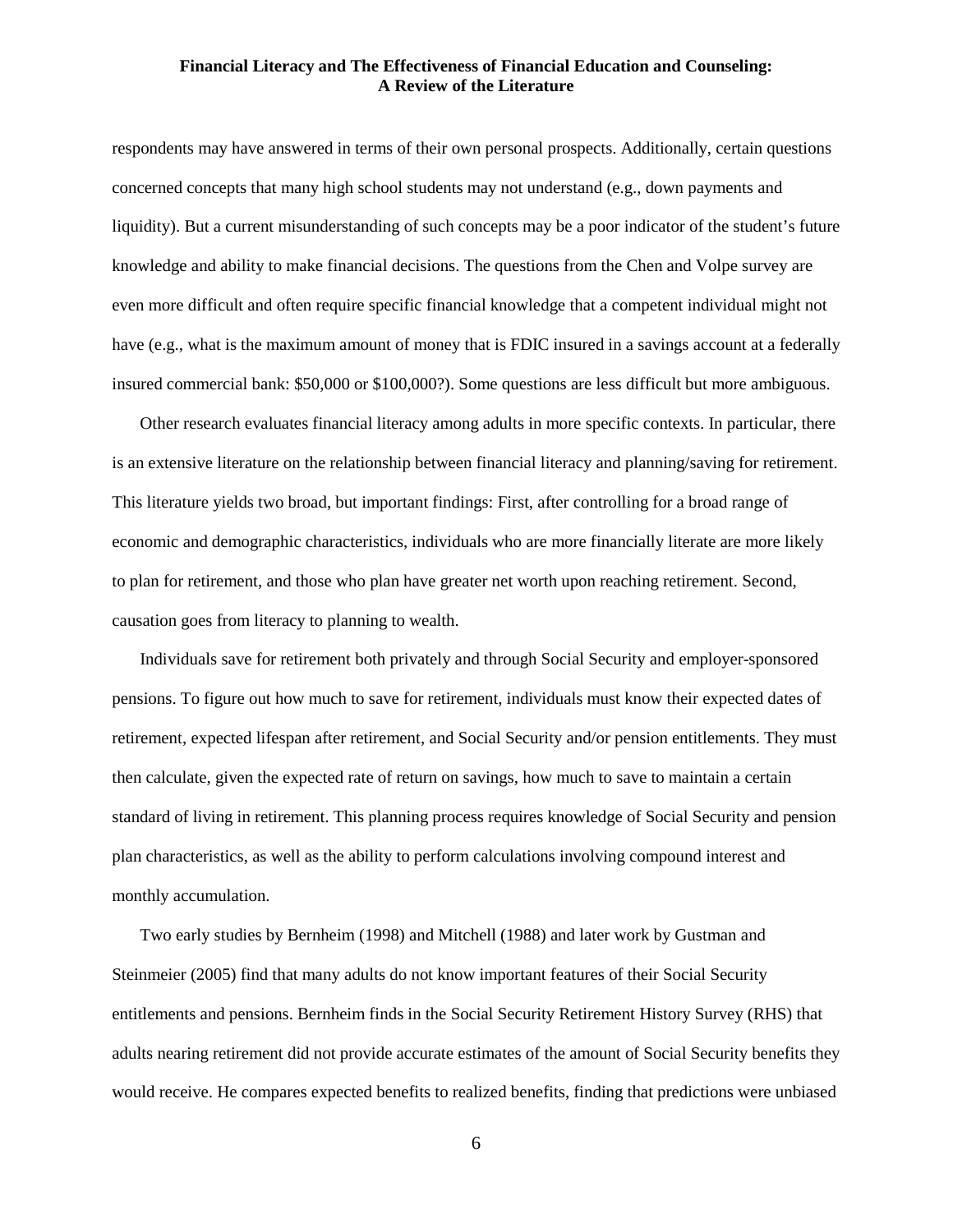but "noisy". Expected benefits accounted for only 60% of the variation in realized benefits. In addition, over half of respondents did not provide any estimate. Perhaps respondents systematically skipped questions in the RHS, but they may have simply been unable to form an expectation.

Mitchell (1988) finds that while most employees with pensions know the type of plan they have (defined benefit or defined contribution), many are unaware of important features of the plan. She compares pension characteristics reported by individuals from the Survey of Consumer Finances (SCF) to accurate administrative data. Only half of employees who were required to contribute to their pensions reported doing so, and only half of those whose employers contributed said they did. Over one-third of respondents did not know about early retirement provisions and, among those who did, two-thirds gave inaccurate descriptions of the provisions. Those who gave correct information were more likely to be white, have a higher income and level of education, and have greater seniority within their firm.

Gustman and Steinmeier (2005) confirm these earlier findings in the 1992 cohort of the Health and Retirement Survey (HRS). A majority of those surveyed were unable to accurately report their Social Security or pension entitlements. Only 27% of respondents gave estimates within 25% of their true Social Security entitlements, and only 16% of respondents with pensions gave estimates within 25% of their true pension entitlements. Perhaps most surprising, over 40% of respondents were unable to provide any estimate. In a multivariate analysis, few variables significantly predicted a correct response, but the patterns appear to mimic those found by Mitchell (1988). In particular, education, income, and being white and male predicted more accurate responses.

Even if consumers had information about their Social Security and pension entitlements, many would have trouble performing the calculations necessary to plan for retirement. Significantly, many adults are unable to correctly answer questions requiring a basic financial understanding. In the 2004 HRS cohort,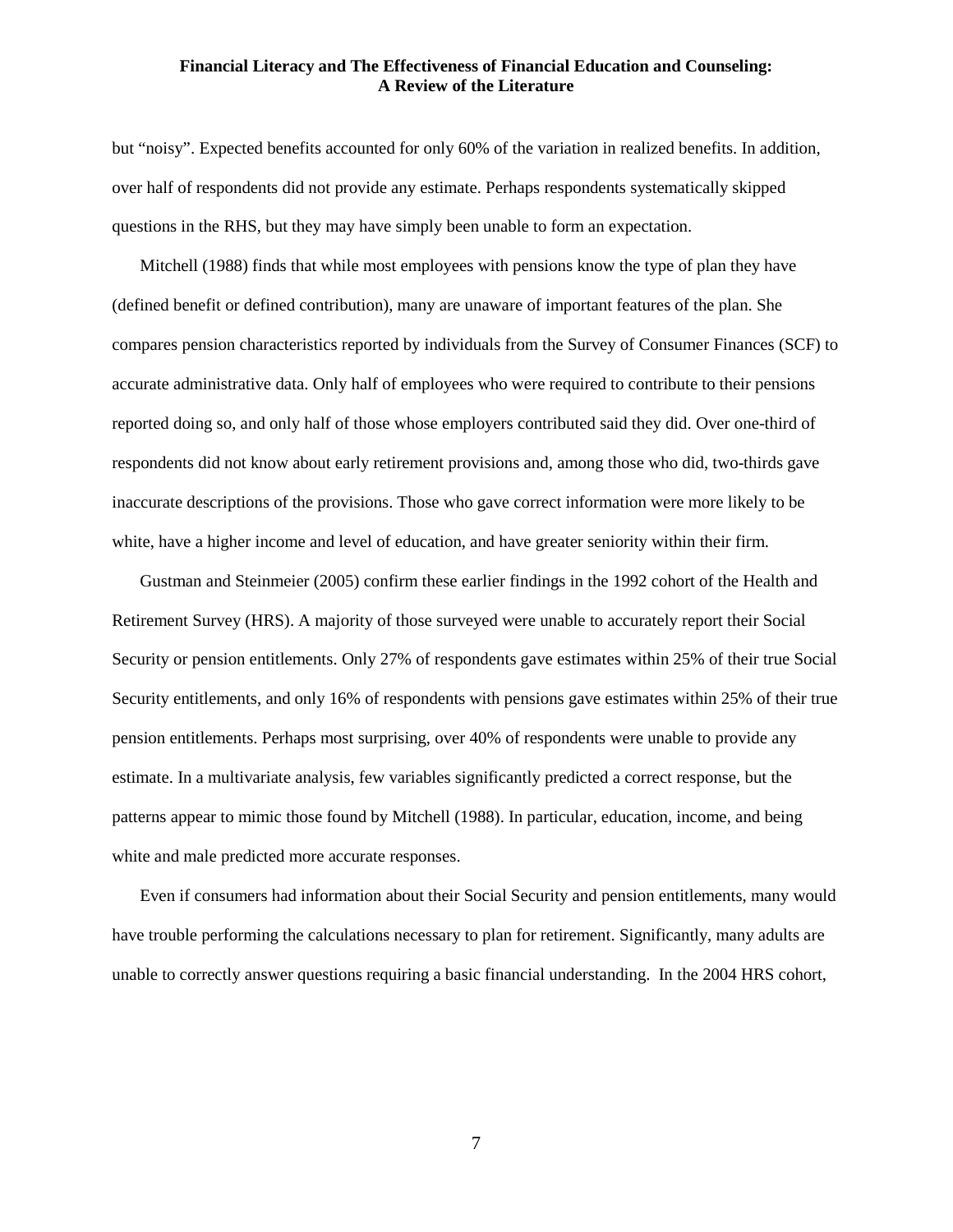Lusardi and Mitchell (2006, 2007a) asked three questions providing information related to financial literacy concerning interest rates, inflation, and risk diversification.<sup>[5](#page-7-0)</sup>

The authors find that only 18% of respondents thought that an account initially holding \$100 and earning 20% compound annual interest would hold more than \$200 after five years. In particular, many respondents thought the account would hold exactly \$200, suggesting they did not understand compounding. An easier interest rate question, from a three-question financial literacy module in the 2004 HRS, yielded more correct responses, but did not require one to understand the difference between compound and simple interest. Consistent with other research in this area, the probability of answering correctly was higher for those with more wealth and education, for whites, and for men. However, mistakes persisted, even among the groups that were most likely to answer correctly. Lusardi and (2007b) find that even in the Rand American Life Panel (ALP), a sample of educated and high-earning middleaged adults, over a quarter of respondents could not accurately answer the more difficult HRS compound interest question.

Further research shows that facility with interest rates is only weakly related to age. Lusardi, Mitchell, and Cortu (2009) find that respondents in their twenties do about as well as respondents in their fifties. The same demographic characteristics predicted correct responses as in other studies.

These studies also reveal other forms of financial illiteracy. Many consumers answered a "money illusion" question incorrectly, suggesting they did not understand the consequences of inflation (Lusardi and Mitchell, 2006, 2007b). Nearly half of HRS respondents missed a "lottery division" question, which amounted to a simple division problem (Lusardi and Mitchell, 2007a). In the HRS financial literacy module, only 52% of respondents said investing in a mutual fund was less risky than investing in a single company's stock, indicating a misunderstanding of risk and portfolio diversification (Lusardi and Mitchell, 2006).

<span id="page-7-0"></span> $<sup>5</sup>$  Agarwal (2010b) analyze responses to the same questions by a highly educated group involved in a financial</sup> planning program in India.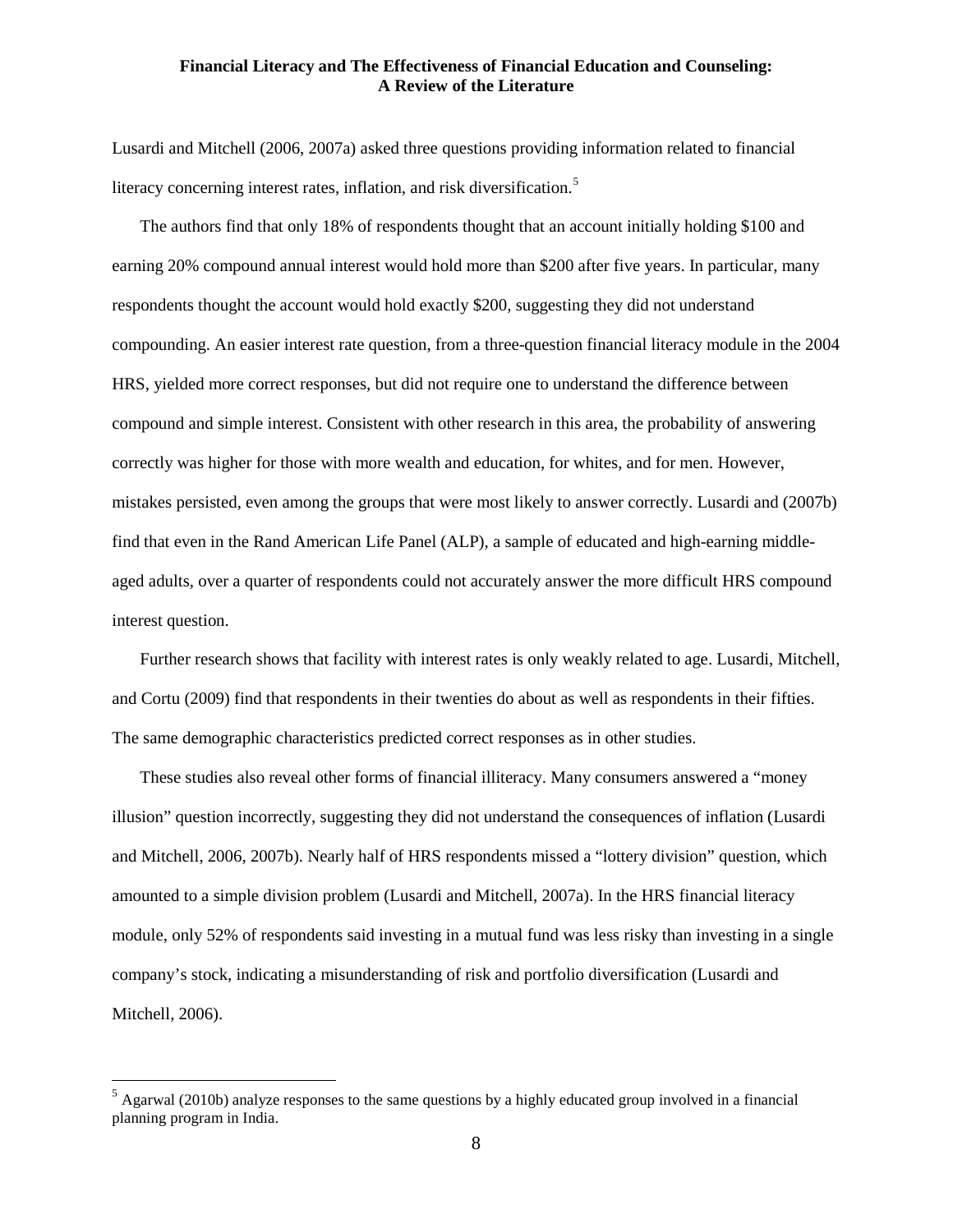Additional examples of financial illiteracy appear in mortgage markets. For example, many individuals who hold adjustable rate mortgages (ARMs) exhibit shocking ignorance of their mortgage terms. Bucks and Pence (2006) document this by comparing the distribution of household-reported mortgage characteristics in the Survey of Consumer Finances to distributions in three lender-reported datasets. ARM borrowers often could not provide basic information about their own loans.<sup>[6](#page-8-0)</sup> When ARM borrowers did report these loan characteristics, they regularly got them wrong, often underestimating their risks and potential liabilities.

Agarwal et al. (2009) corroborate this evidence with data from a mandatory loan counseling program for high-risk mortgage applicants in select Chicago zip codes. Most of the applications were for ARMs. According to a summary of counselor assessments from the program, the "overwhelming majority" of ARM applicants were unaware that their interest rate was not fixed for the life of the mortgage.<sup>[7](#page-8-1)</sup> In addition, 9% of counseled borrowers gave a verbal description of the loan that was significantly different from loan documents.

These studies suggest that many consumers lack the financial knowledge and computational ability to make informed financial decisions. However, a survey-based study could dramatically *overstate* the lack of financial literacy in the population since respondents have no concrete incentive to answer questions correctly. Respondents may ignore or give the wrong answer to a question they could answer accurately with more time and analysis. In contrast, when one realizes there is a monetary impact resulting from a financial decision, one has a strong incentive to make the correct choice. Thus, when faced with making a financial decision as opposed to simply answering questions about it, individuals may expend more effort to make the proper calculations and acquire the necessary information. However, if higher financial

<span id="page-8-0"></span><sup>&</sup>lt;sup>6</sup> 35% did not know the per-period cap on interest rate changes; 41% did not know the maximum interest rate allowed; and 20% did not know the initial interest rate.

<span id="page-8-1"></span> $\frac{7}{1}$  Counseling information was provided by Housing Action Illinois (2007). For loans for which the counseling was aimed at protecting against predatory lending, they also found that 9% of loans had "indications of fraud," 22% had interests rates over 300 basis points above the market rate, and half of all borrowers were deemed unable or nearly unable to afford the loan.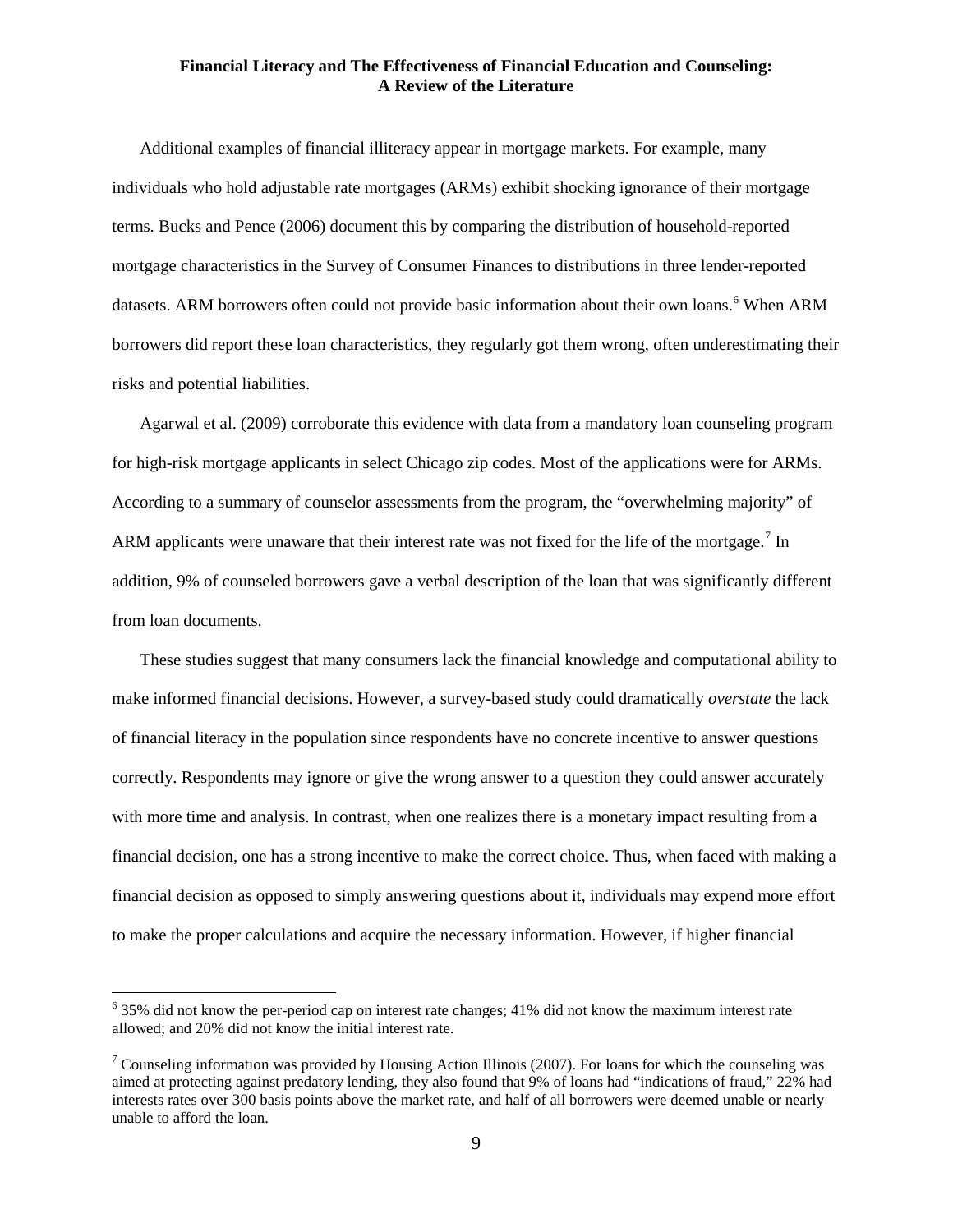literacy scores lead to positive financial behavior and outcomes, we can at least say that these tests capture variables that seem to be important.

Some of the strongest evidence that the causal chain proceeds from literacy to outcomes comes from three papers by Lusardi and Mitchell (2006, 2007a, 2007b). The authors document low levels of financial literacy, little successful retirement planning, and wide variation in household wealth entering retirement. Data from the 1992 and 2004 HRS cohorts and from the Rand ALP indicate that the three variables are strongly and positively correlated, even controlling for economic, demographic, and other characteristics available in the HRS. Furthermore, Lusardi and Mitchell establish that causation proceeds from literacy and planning to wealth, and not from wealth to planning and literacy.

Lusardi and Mitchell (2006) establish positive correlations among knowledge, planning, and wealth using the three-question financial literacy module in the 2004 HRS. These relationships persist after controlling for a broad range of economic and demographic characteristics available from the survey. A correct response to each financial literacy question significantly increases the probability of having successfully calculated how much to save for retirement. Correct responses also predict higher net worth in the lowest two quartiles of household wealth, but the relationships are less significant among the wealthier. In addition to these results, the HRS indicates that very few households even attempt to figure out how much to save. Less than one third of respondents said they had tried, and only 18% claimed to have successfully done so.

In a complementary paper, Lusardi and Mitchell (2007a) examine the 1992 and 2004 HRS cohorts, and find that planning for retirement affects wealth and not vice versa. After confirming that planning predicts wealth, the authors test for reverse causality using instrumental variable techniques. In particular, they regress a dummy variable for having planned for retirement on economic and demographic characteristics and on the previous year's regional change in housing prices. The last variable is thought to be a valid instrument for household wealth. The effect of the wealth instrument on planning is not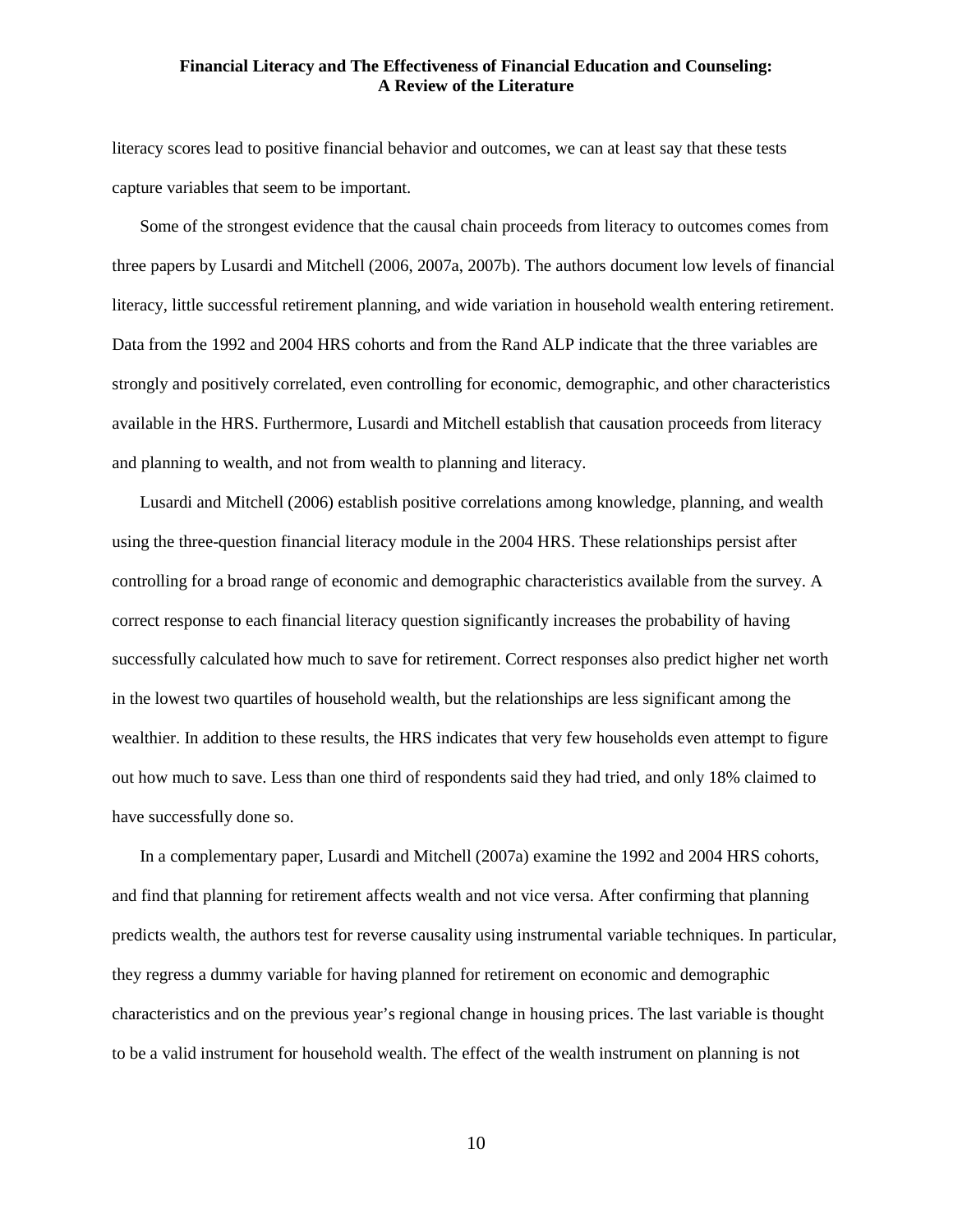significant, which suggests that individuals are not more likely to plan for retirement because they are wealthier.

Lusardi and Mitchell's (2007b) analysis of the Rand ALP confirms their findings in the HRS. They find that scores on a more detailed financial literacy test predict planning behavior. To eliminate endogeneity, they use answers to the following question as an instrument for financial literacy: *How much of your school's education (high school, college or higher degrees) was devoted to economics? A lot, some, little, or hardly at all?*

Interestingly, the instrument produces an even larger estimate of the relationship between literacy and planning than the original test scores. The ALP asked a larger set of financial literacy questions than the HRS, many of which require more detailed knowledge of financial instruments. Lusardi and Mitchell find that after instrumenting for retirement planning, planning behavior still predicts financial literacy. Thus, it is possible that planning affects literacy but not vice versa. However, it is unlikely that reverse causality fully explains the relationship. The NLSY sample of young adults performed just as well as the HRS cohort on the same measures of financial literacy, even though the HRS sample population were more likely to have thought about retirement (Lusardi, Mitchell, and Curto, 2009; Lusardi and Mitchell, 2006). In the realm of retirement planning and savings, financial literacy appears to affect financial behavior and outcomes.

The correlation between financial literacy and behavior is generally corroborated by studies of the loan market. In a survey of Washington State residents, Moore (2003) finds that less financially literate consumers tended to make less intelligent mortgage product choices. Furthermore, consumers who had loans from lenders involved in a predatory lending lawsuit tended to do worse on questions about investing and compound interest. The study suggests that financial illiteracy leaves consumers open to exploitation. Stango and Zinman (2006, 2007) document that consumers who were unable to calculate the interest rate on a loan—given the principal and a stream of payments—borrowed more, accumulated less wealth, and paid more for credit. Campbell (2006) finds that less financially sophisticated households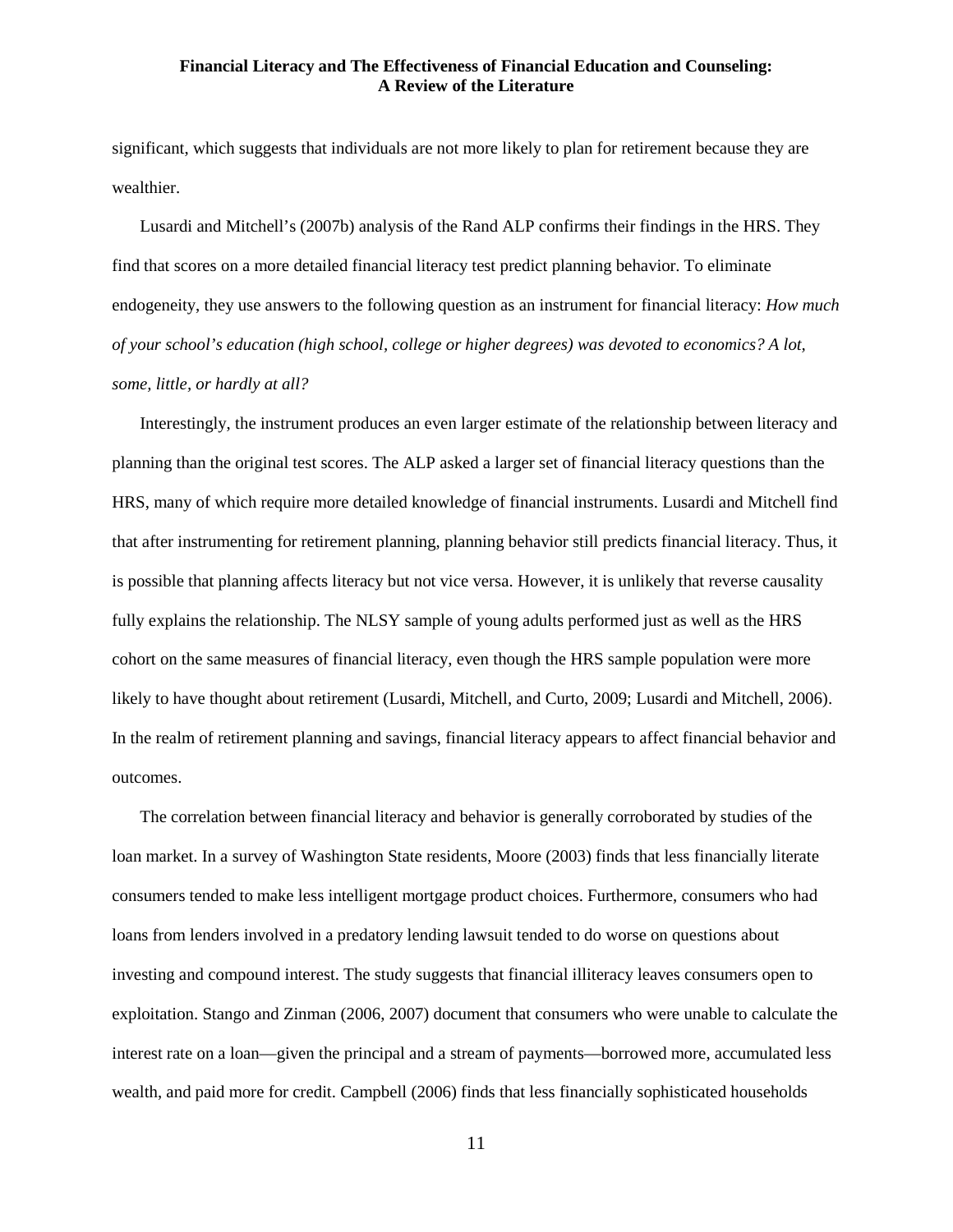tend to make significant financial mistakes. In particular, they are less likely to refinance their mortgages under advantageous circumstances.

In summary, there is overwhelming evidence that many consumers are not financially literate and, further, that these consumers tend to make poor financial decisions.

#### **2.2 Financial Education, Financial Literacy and Financial Behavior**

If financial illiteracy causes undesirable financial behaviors, then increasing financial literacy could improve consumer welfare. An array of financial education programs have been introduced in the United States for this purpose over the past few decades. These programs range from employer-provided seminars on retirement planning, to state-mandated personal finance classes in public schools, to one-onone mortgage counseling. Are these programs effective? If so, which types of programs are more effective? Our discussion here draws on several reviews of the financial education literature, not all of which agree on the strength of the available evidence. The most comprehensive of these reviews is a recent article by Collins and O'Rourke (2009), who are cautiously optimistic that financial education can be effective. Martin (2007) shares this optimism for programs targeting savings and retirement, credit, and homeownership. Hogarth (2006) gives an even more sanguine assessment. However, not all reviews are positive. Hathaway and Khatiwada (2008) and Willis (2008a, b) find no conclusive evidence that financial education programs are effective. In a review of five studies evaluating personal financial management courses, Caskey (2006) concludes that non-experimental program evaluations—even ones that use instrumental variables and other modeling techniques to eliminate endogeneity—often fail to approximate results obtained under experimental conditions. This critique casts doubt on studies where treatment is not randomly assigned and, hence, on the vast majority of papers in the financial education literature.

Despite the limitations of existing research, we believe there is strong evidence that some financial education programs improve financial behavior and outcomes. There is weaker evidence that these programs increase financial literacy. However, the link between education, literacy, and outcomes is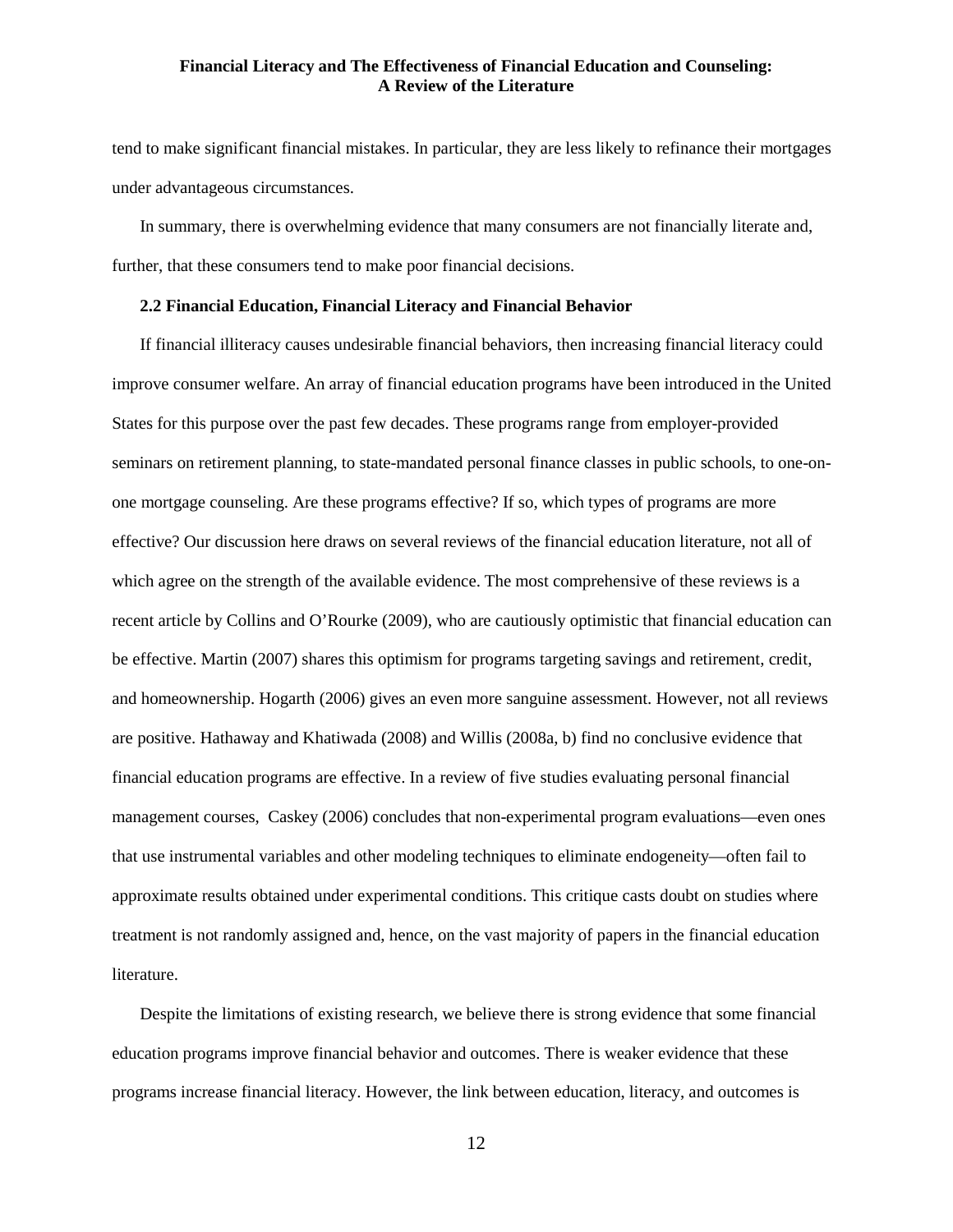poorly established. No study definitively demonstrates that a financial education program improved participant outcomes *through* financial literacy, and many studies find that the financial education programs evaluated were ineffective.

In addition, we find that the level of evidence for financial education's effectiveness depends heavily on the type of financial education program studied. In the next two sections, we discuss the effectiveness of financial education in the workplace and in schools, respectively; since this literature provides the strongest evidence that financial education can be effective. Then, we examine how evaluations of mortgage, bankruptcy, credit-repair, and other financial education programs augment these results. Finally, we document initial research into optimal programs and innovative study designs that could serve as models for future research.

#### **2.2.1 Behavior and Outcomes—Evidence from Workplace Programs**

Financial education program evaluations may not produce credible impact estimates if the program suffers from potential selection bias: that is, if participation is voluntary, then exposure to treatment may be correlated with unobserved traits that affect outcomes. As a result, the impact may actually be attributable to these traits instead of to the treatment. To deal with this problem, studies of school and workplace financial education have looked for valid instruments for exposure to treatment. Workplace studies have used *availability* of workplace financial education programs rather than actual attendance, while school-based studies have used state financial education mandates. Overall, these studies find that financial education does affect outcomes, increasing savings rates, pension plan participation, and net worth later in life*.* Since this body of research provides the strongest evidence that financial education can affect outcomes, we discuss several of these papers in detail.

Bernheim and Garrett (2003) use a telephone survey of U.S. workers conducted by Merrill Lynch to study whether available financial education in the workplace predicts savings behavior. Survey respondents provided economic and demographic information and also reported whether their current employer offered financial education seminars. Availability of workplace financial education predicted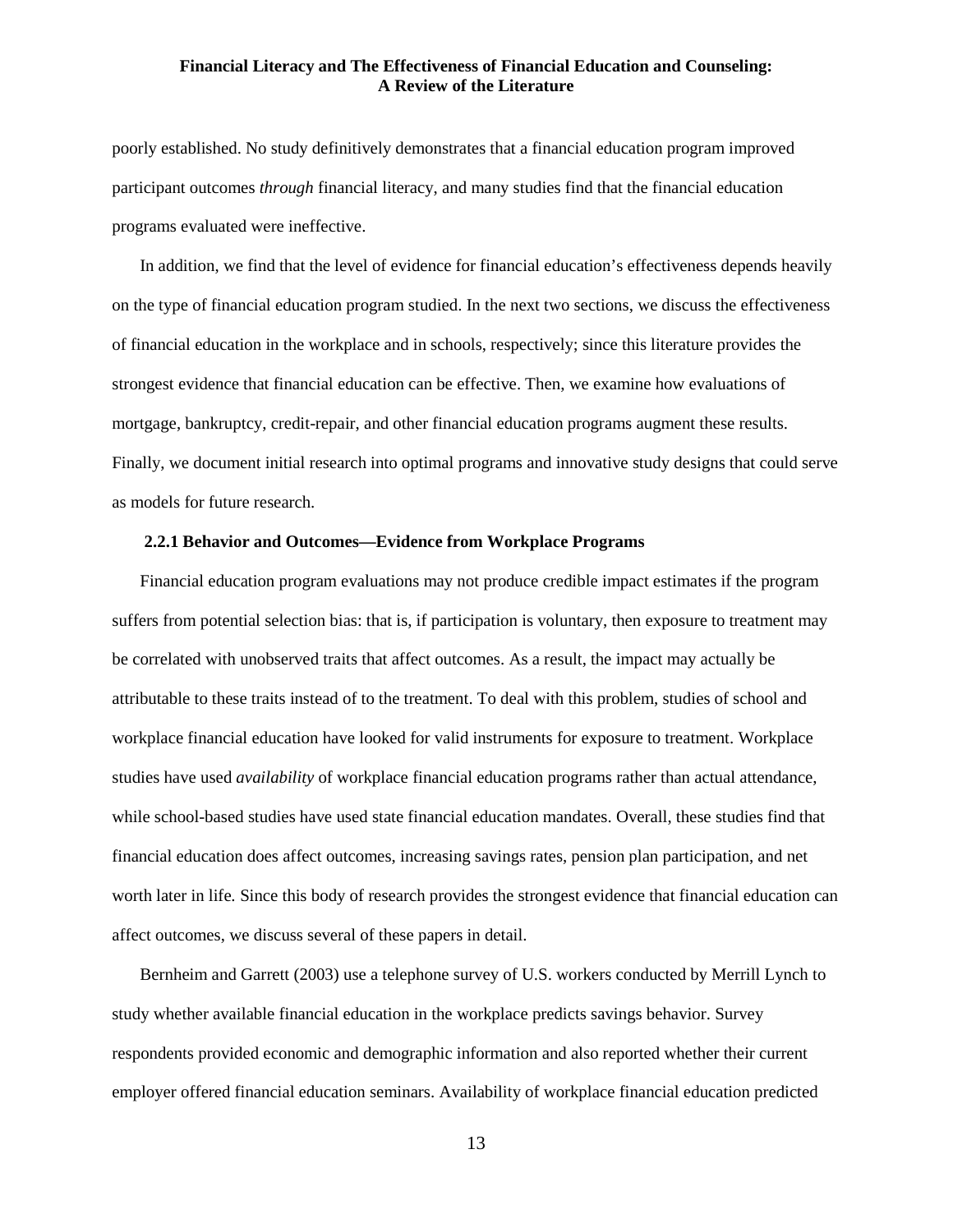increases in savings rates, assets held in 401(k) accounts and other retirement accounts, and 401(k) participation. However, the effect on total assets was not significant, suggesting that differences could be due to asset shifting rather than greater overall savings. Bernheim and Garrett argue that availability of financial education should be a valid instrument for treatment because workers do not choose employers based on financial education offerings. In fact, there is evidence from the survey that workplace financial education is often remedial, which could bias the estimated impact downward and allow positive impact estimates to be interpreted as lower bounds on the true impact.

This study potentially suffers from a number of sources of bias. The first is that the tendency to offer financial education seminars might be correlated with employer characteristics that attract certain types of workers, in which case availability of financial education might still be correlated with unobservable worker characteristics even though it is not a factor in the job search process, causing upward bias. Second, the authors cannot control for pension plan characteristics, which could drive differences in savings patterns. Though they cite studies that find low correlations between plan features and participation and savings rates, other papers find stronger relationships (Bayer et al., 2008). Third, the fact that education does not affect net worth raises the possibility that observed savings differences are driven by asset shifting, not greater total savings.

The main drawback to this study, however, is that it relies on self-reported employee survey data, which is less reliable than employer-provided or administrative data. Importantly, the survey instrument for exposure to workplace financial education may not be exogenous because of imperfect recall. If respondents who were most influenced by workplace financial education were more likely to recall that it was offered, estimated impacts would be upwardly biased. Though this potential bias is serious, if we assume that workplace financial education did not convince anyone to save less, then this upward bias would show that financial education did have a positive effect, just a smaller one than estimated.

A complementary paper by Bayer et al. (2009) corroborates the findings of Bernheim and Garrett while addressing several concerns about that study. It uses a survey of employers taken over two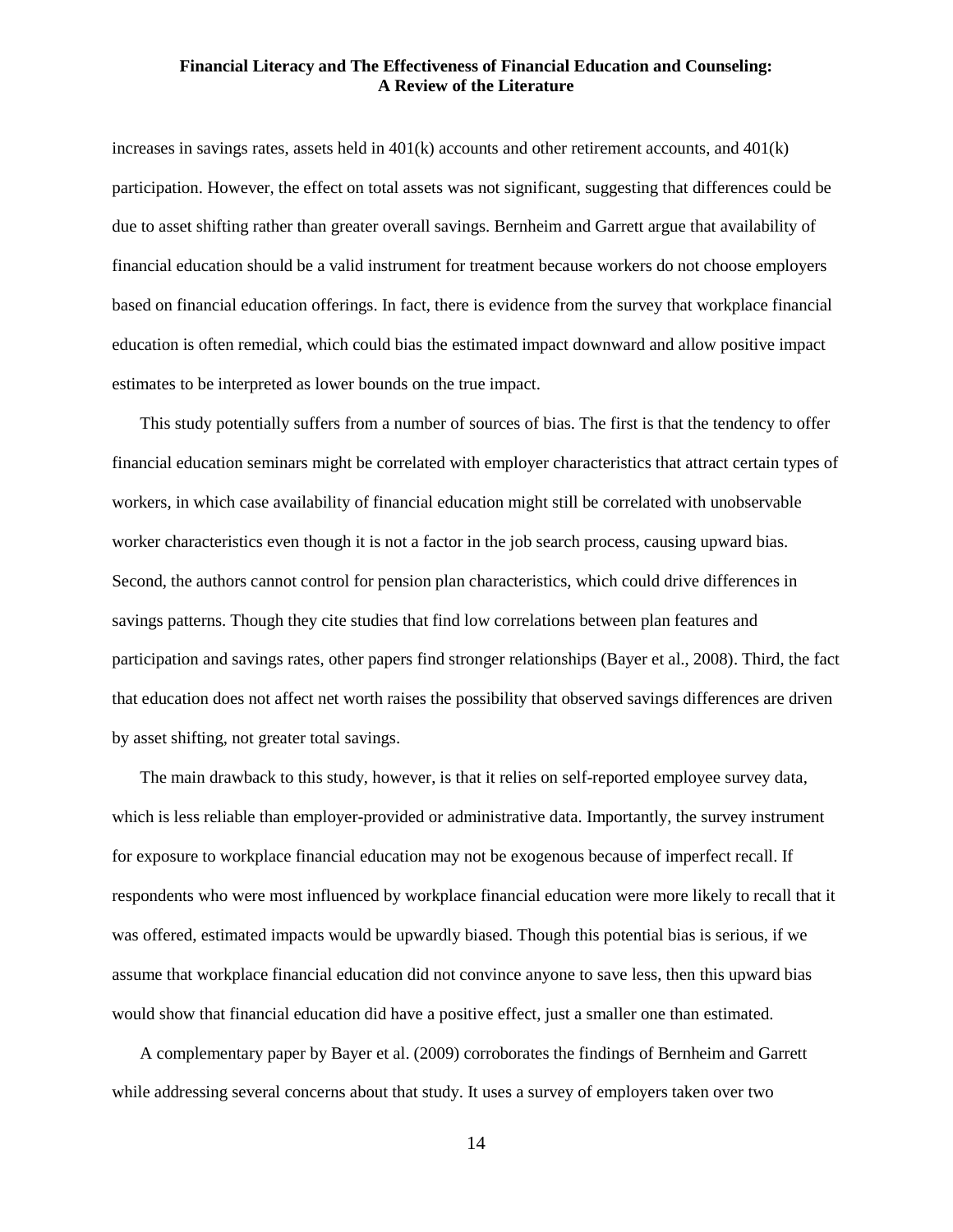consecutive years, providing more accurate measures of employee 401(k) contributions and availability of workplace financial education. The employer survey allows Bayer et al. to control for pension plan characteristics, and its longitudinal nature allows them to control for individual firm characteristics, eliminating a significant potential source of selection bias. Cross-sectional results confirm that workplace seminars have a significant and positive effect on 401(k) participation and contributions, with a greater effect for low-income employees. In addition, Bayer et al. confirm that workplace seminars are often remedial, making estimated cross-sectional impacts lower bounds of the true effects. The only potentially serious drawback to Bayer et al. is a lack of information on individual employees, including demographic characteristics and non-retirement forms of saving. The authors cannot reject the possibility that increased participation and contribution rates are driven by asset shifting and individual heterogeneity. Nevertheless, in conjunction with Bernheim and Garrett (2003), Bayer et al. (2009) provide evidence that workplace education programs can influence financial behavior.

Lusardi (2004) finds that having attended a retirement seminar (most of which are employerprovided) predicts greater overall savings, not just larger pension contributions. This finding fills an important gap in Bernheim and Garrett and Bayer et al. Lusardi uses the 1992 Health and Retirement Survey, which contains detailed information on demographic and economic characteristics, past and expected economic shocks, Social Security and pension wealth, and other characteristics that could influence savings. The data permit Lusardi to control for individual heterogeneity to an extent that Bernheim and Garret (2003) and Bayer et al. (2009) cannot. She finds that having attended a retirement seminar increases several measures of total savings and wealth by economically significant amounts. She also finds that differences are greatest (proportionally) for those who save the least and are the least educated. Importantly, Lusardi notes that her estimates decrease but remain significant when a full set of individual controls are included.

These three studies make a strong case that financial education can improve financial behavior. They find that the effect is greatest for the most economically vulnerable populations. However, these studies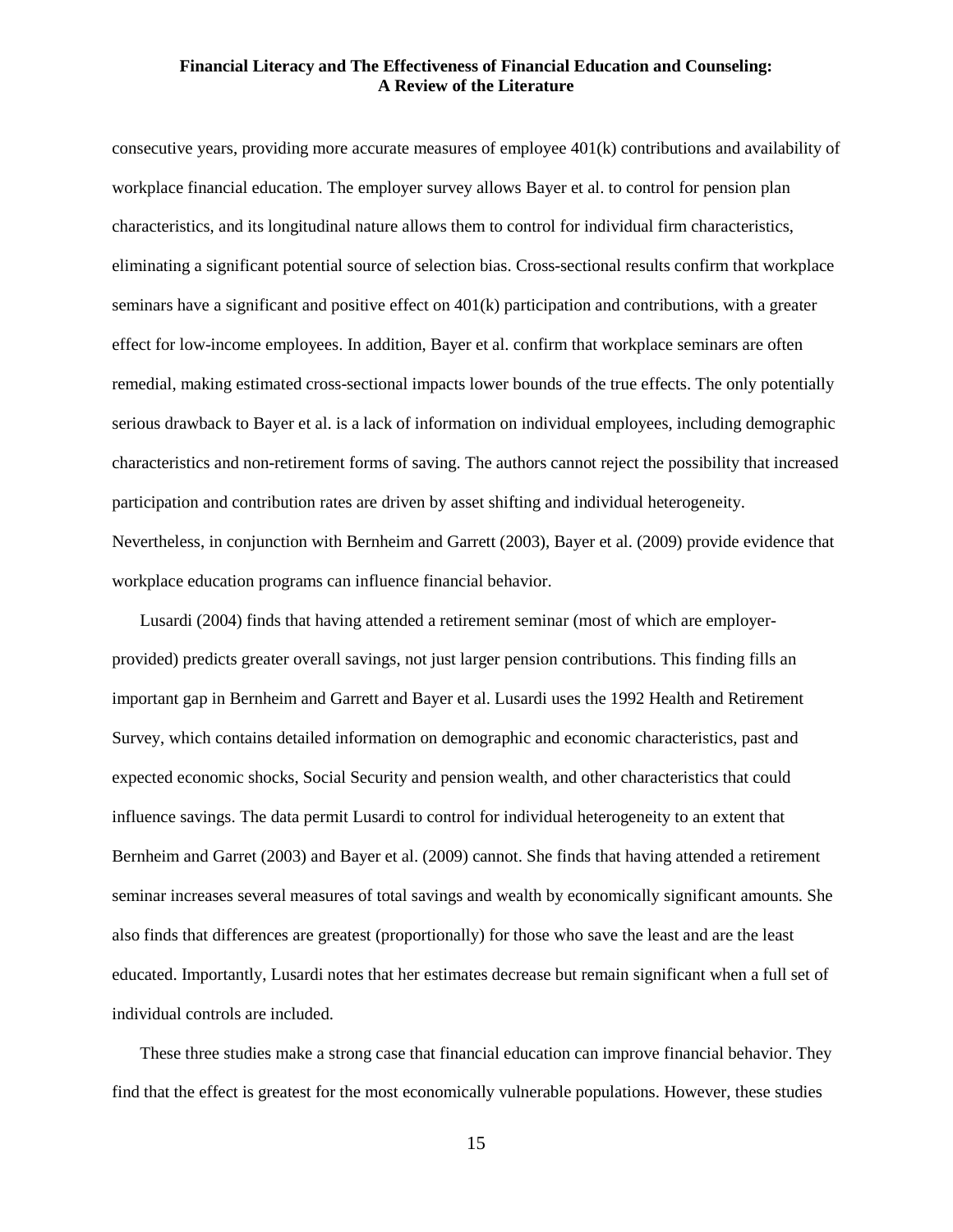do not show that programs are effective because they increase financial literacy. It is true that many workers are unaware of their financial vulnerabilities and hence save too little (Bernheim, 1995) and that workplace seminars may increase awareness of these vulnerabilities. However, these seminars may increase savings because they make peer effects more important (Duflo & Saez, 2003), increase employees' exposure to plans offered by the firm, or provide strong encouragement to contribute, rather than because they improve employees' understanding of the benefits of saving or the specific financial products they are using.

Among studies that test explicitly whether workplace financial education increases financial literacy, the results are somewhat questionable (e.g., Kim et al., 1998; Garman et al., 1999; Clark and D'Ambrosio, 2002; Kim, 2007; Holland et al., 2008). An example is a paper by Hira and Loibla (2005), who find in a survey of a large U.S. insurance company that employees who attended a half-day retirement seminar reported increased knowledge in four areas: retirement needs, investing, planning for the future, and managing credit. However, these measures of financial knowledge are employee perceptions, not objective assessments. Individuals often perceive knowledge gains to be greater than actual gains, and those who attended a seminar may claim to have derived some benefit whether or not they actually did (Willis, 2008b).

#### **2.2.2 Behavior and Outcomes—Evidence from School-Based Programs**

Studies of school-based financial education programs provide mixed evidence of effectiveness. Results from studies of individual school-based programs that found significant improvements in student financial knowledge and behavior (e.g., Boyce & Danes, 1998; Danes, 2004; Peng et al., 2007; Mandell, 2008) were subsequently challenged based on research design flaws or data limitations. Another set of papers that used state financial education mandates as an instrument for exposure to in-school financial education found some evidence that school programs affect savings and investment in adulthood, but the results are not conclusive. An oft-cited study by Bernheim, Garrett, and Maki (2001, hereafter BGM) provides some evidence that state financial education mandates lead to greater asset accumulation in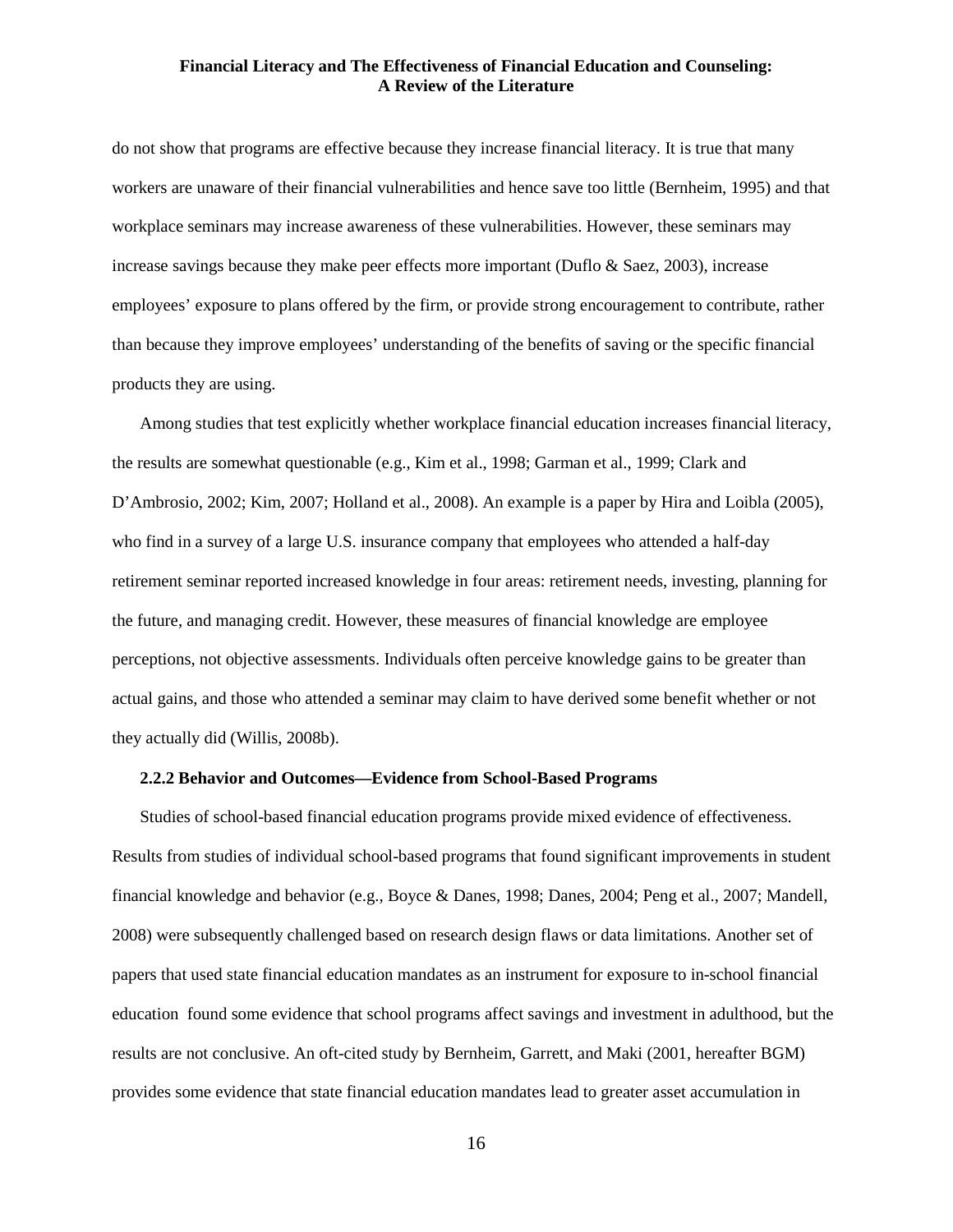adulthood. They use the same Merrill Lynch survey as Bernheim and Garrett (2003). Most respondents were in school during the 1960s and 1970s, when most state mandates were introduced. Mandates are used as an instrument for treatment based on the argument that mandates do not reflect population characteristics, so these results should be robust to selection effects.

Several steps are required to argue that a link between state mandates and adult savings behavior is due to financial education. State mandates must be exogenous to population characteristics that might affect savings; they must lead to greater exposure to financial education; and they must be correlated with saving behavior. BGM argue that state mandates are exogenous, usually driven by efforts from individual legislators and interest groups rather than broad public consensus. States with and without mandates do not differ significantly in income, proportion of high school graduates, or retail sales during the period studied. To demonstrate increased exposure, BGM estimate a probit model and find that survey respondents who graduated high school after the introduction of a mandate in their state are more likely to report having been taught about household finance in school. The probability increases with years in school after the mandate, suggesting mandates take time to implement. The authors check whether a variable for "years before mandate" affects the probability of exposure and find the coefficient is small and statistically insignificant, suggesting that results do not reflect a general trend of increasing financial education independent of state mandates. Finally, BGM find that more years in high school after a mandate predict higher reported savings rates and net worth.

The BGM study is subject to a number of criticisms. In a recent paper, Cole and Shastry (2009, hereafter CS) attempt to replicate BGM's results with U.S. Census data and a more robust empirical specification. Their findings do not match. In particular, CS criticize BGM for assuming that years in school after imposition of a mandate is linearly related to outcome variables and for not controlling for statewide differences in economic conditions. CS use the same specification as BGM to estimate the effect of mandates on financial market participation rates and investment income (used as a proxy for savings). As in BGM, relationships are small but statistically significant for both outcome variables. But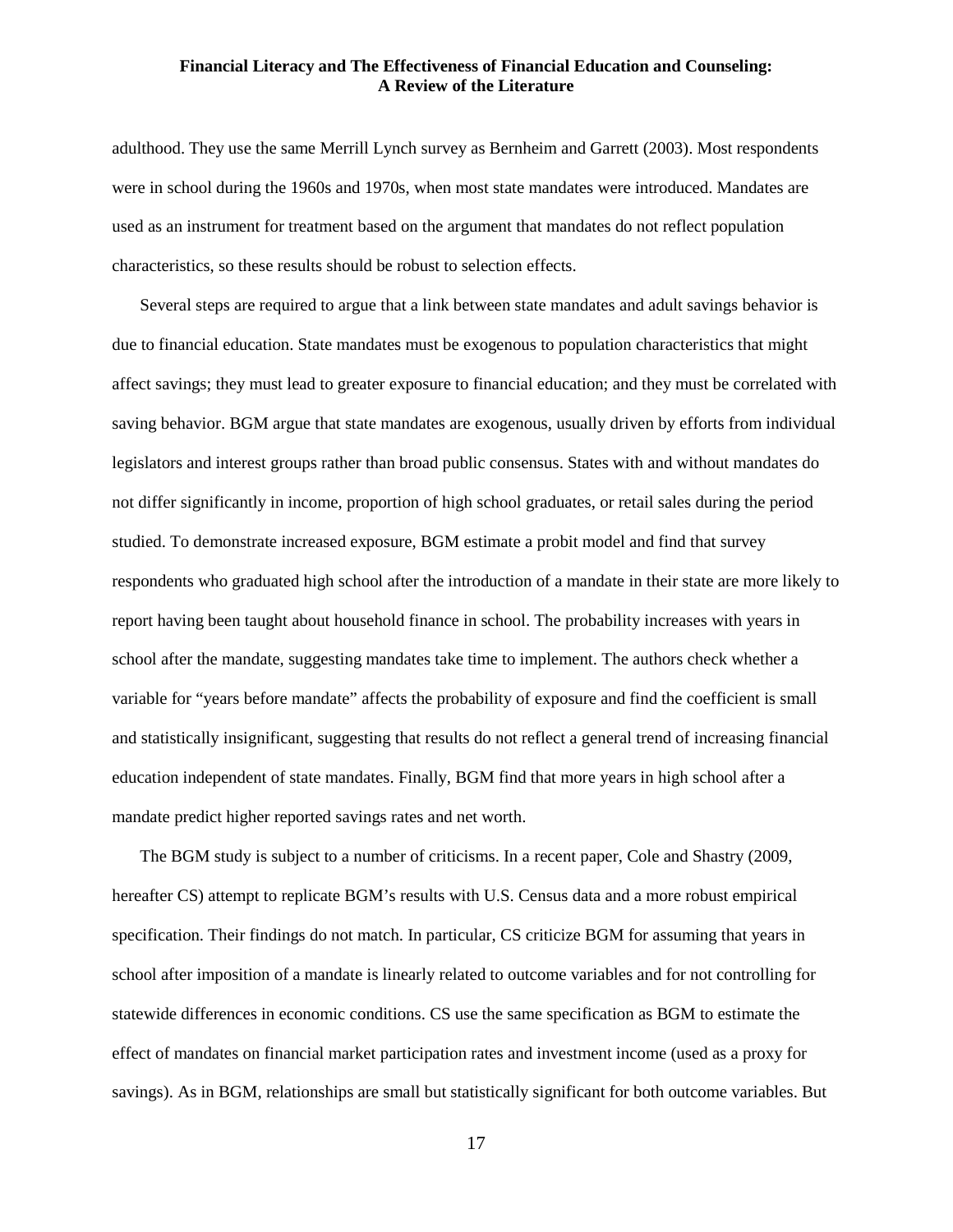when CS adjust the BGM specification by including a full set of birth-year cohort dummies and state fixed effects, the results change. One would expect to see no effect on outcomes for dummies indicating the number of years a respondent graduated before a mandate and monotonically increasing (positive) estimates for each extra year in school after a mandate. Instead, the coefficients on all dummies, from graduation five years prior to a mandate to five or more years post mandate (and all years in between), are large and positive and most are statistically significant. This holds for both participation rates and investment income. There is no clear break point at the time of mandate introduction, and perhaps most worryingly, coefficients for having graduated at least five years after a mandate are much smaller than the others; the relationship is not monotonic.

CS investigate a number of possible explanations for their results. One interesting finding comes from a check for macroeconomic covariates with mandate introduction. Mandates were overwhelmingly introduced during times of high state GDP growth, which could explain why financial market participation and investment income went up both before and after the mandates. It is possible that these effects dominated any actual effects of state mandates.

The findings of CS suggest that BGM's results may not survive a more robust empirical specification. However, BGM perform checks of their own indicating that the differences might come from the datasets and measures used. When they add a complete set of age dummies and a wider range of socioeconomic controls, they find their estimates do not change significantly, though standard errors increase. In addition, CS fail to mention that coefficients for dummies for the third and fourth post-mandate years in school are much higher than others for all specifications. Given implementation lags and higher GDP growth when mandates were introduced, one could interpret CS's results in a manner consistent with BGM's findings. Finally, CS's measure of investment income is a very imprecise proxy for savings and net worth. CS only show that state mandates did not lead students to invest more in 'revenue-producing' savings vehicles; they cannot conclude that overall savings did not increase.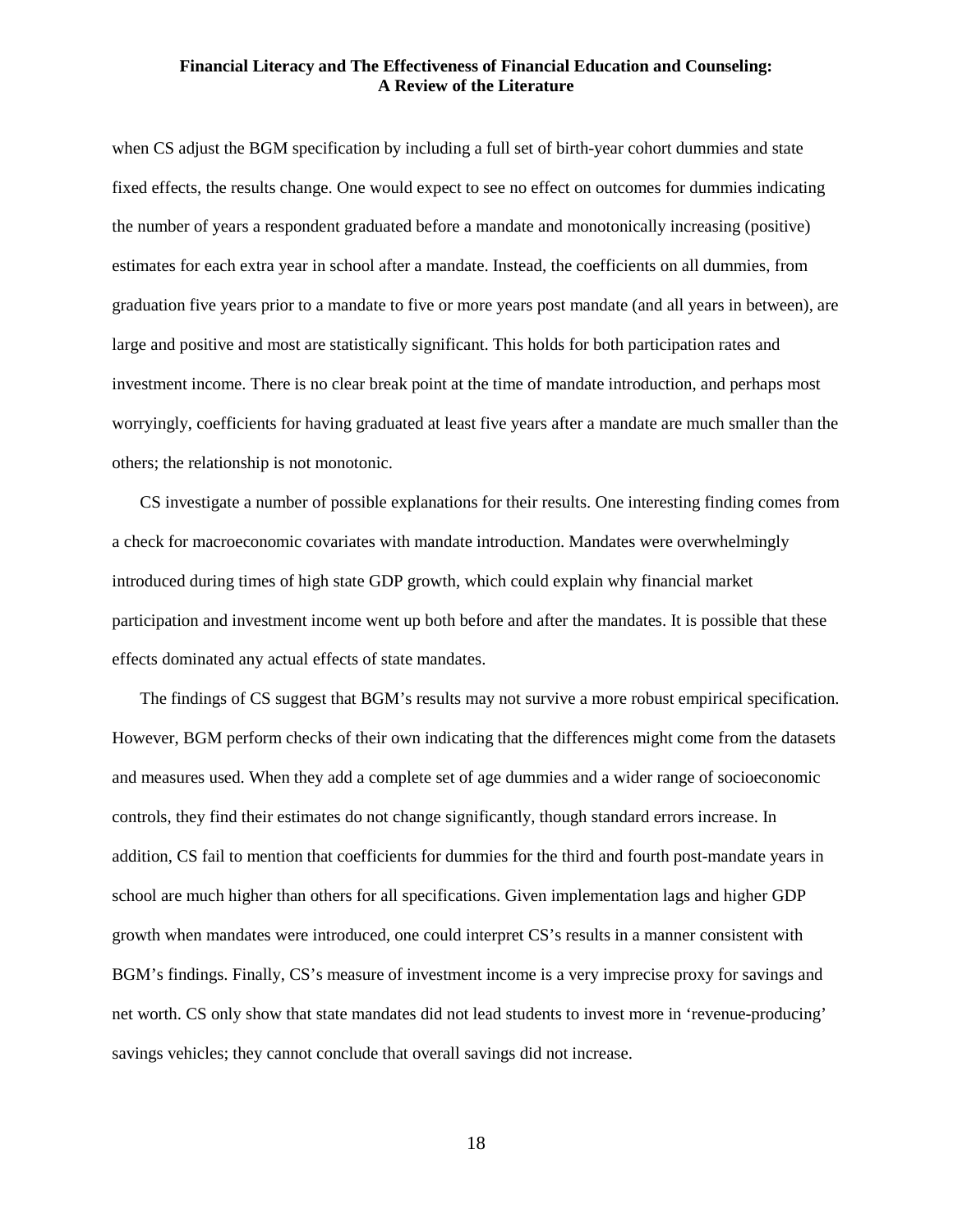Few of the studies discussed so far find convincing evidence that financial education actually increases financial literacy. There has been more of an emphasis on outcomes, regardless of the source of the outcome. However, a paper by Tennyson and Nguyen (2001) finds that high school students in states requiring financial coursework scored higher on a test covering several areas of financial knowledge. Differences were greater for knowledge-based questions than for analytical questions, and scores were significantly higher in the categories of savings and investment, but not much higher in money management, spending, and debt. Mandatory coursework was shown to be more important than mandatory testing. The authors control for individual student characteristics, school size, and a few state characteristics that might affect scores.

As with other studies, this one has its limitations. Most worrisome is that only three states in the sample mandated specific financial education coursework. Unusually high scores due to unobserved characteristics in just one state could produce the positive results. Another issue is that the results are small in magnitude. It would be beneficial to extend the study by using a larger dataset with more states to see how robust the results are. It is worrisome, for example, that treated students exhibited greater knowledge of savings and investment but not of other financial management subjects. A population that knows how to invest money, but not how to manage expenditures or debt will remain financially vulnerable.<sup>[8](#page-18-0)</sup>

#### **2.2.3 Behavior and Outcomes—Evidence from Mortgage- and Other Counseling Programs**

Studies of mortgage counseling programs build on the workplace- and school-based literature in three important ways. First, the studies evaluate specific financial education programs and so tell us more about the programs as well as the participants' financial circumstances before and after counseling. Second, mortgage counseling programs are very different in format from school and workplace programs, which

<span id="page-18-0"></span><sup>&</sup>lt;sup>8</sup> Studies of programs for consumers in bankruptcy provide weak evidence that bankruptcy education improves financial literacy. Since 2005, federal law has mandated counseling for anyone in bankruptcy, and certain states and metropolitan areas required counseling before that mandate. Required counseling has historically been related to other local bankruptcy practices that affect successful bankruptcy plan completion, making the effect of financial education on outcomes difficult to disentangle (Braucher, 2001). Studies in this area include Wiener et al. (2005) and Lyons et al. (2008). This may be a prime area for future research in the area.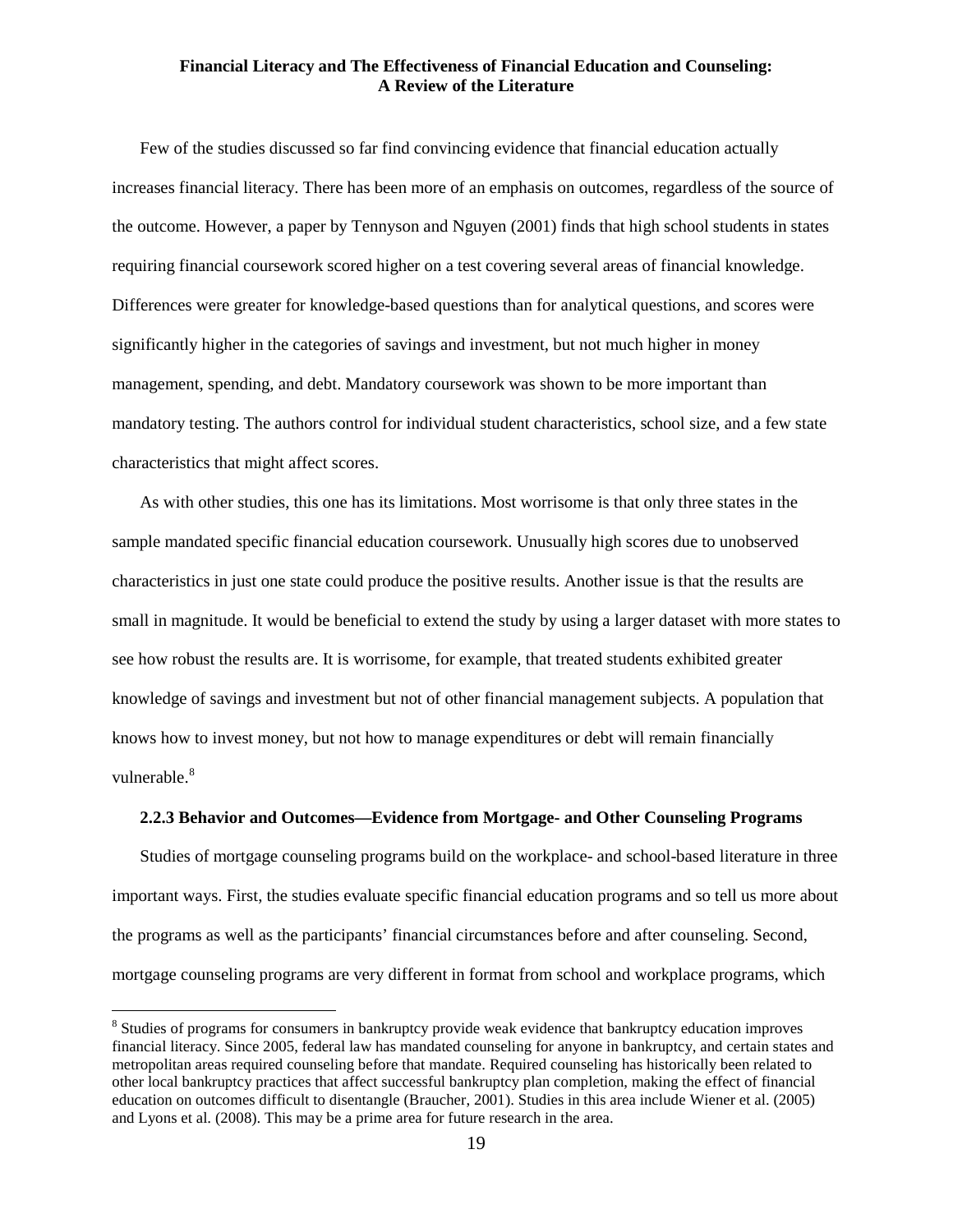are usually conducted in a classroom setting. Mortgage programs are usually offered in a one-on-one counseling format that addresses individual questions and needs. In addition, mortgage programs treat individuals who are at the point of making a critical financial decision. Finally, the mortgage programs discussed here are primarily targeted at low- to middle-income populations with characteristics that make them more likely to default on their mortgages. Since this group has the lowest level of financial literacy, it may be most in need of counseling and is therefore an important group to study.

Overall, there is mixed evidence that mortgage counseling improves behavior and outcomes. There is also the potential for these studies to suffer from sample selection bias. The first program evaluation that tried to rigorously correct for the selection problem is Hirad and Zorn (2002), who analyze a large sample of high-risk borrowers whose mortgages were purchased by the Fannie Mae Affordable Gold program. Most borrowers were required to go through mortgage counseling before Fannie Mae would buy their loans from the original servicers, but some borrowers were exempt. Controlling for observable characteristics, counseled borrowers were less likely to become 90 days delinquent on their mortgages. Hirad and Zorn estimate a four-stage model for selection into treatment, type of organization providing treatment, and type of treatment received. Once selection is accounted for, certain types of treatment were still effective, but of questionable magnitudes. In particular, one-on-one counseling was found to reduce delinquency rates by over 90 percent while other forms of treatment had no effect. The authors note that their selection model is a poor fit and included variables that are most likely correlated with the error term in the original regression. Consequently, one might reasonably be skeptical of their results.

Studies by Hartarska and Gonzalez-Vega (2005, 2006) and Quercia and Spader (2008) also find that pre-mortgage counseling is related to loan outcomes, but their results are somewhat contradictory. Hartarska and Gonzalez-Vega find that counseled borrowers had lower default rates and exercised default more optimally, but that prepayment behavior was not affected. In contrast, Quercia and Spader find more optimal prepayment behavior, but no effect on default rates. Tthese differences may reflect the period studied in each case— Hartarska and Gonzalez-Vega used the 1990s, whereas Quercia and Spader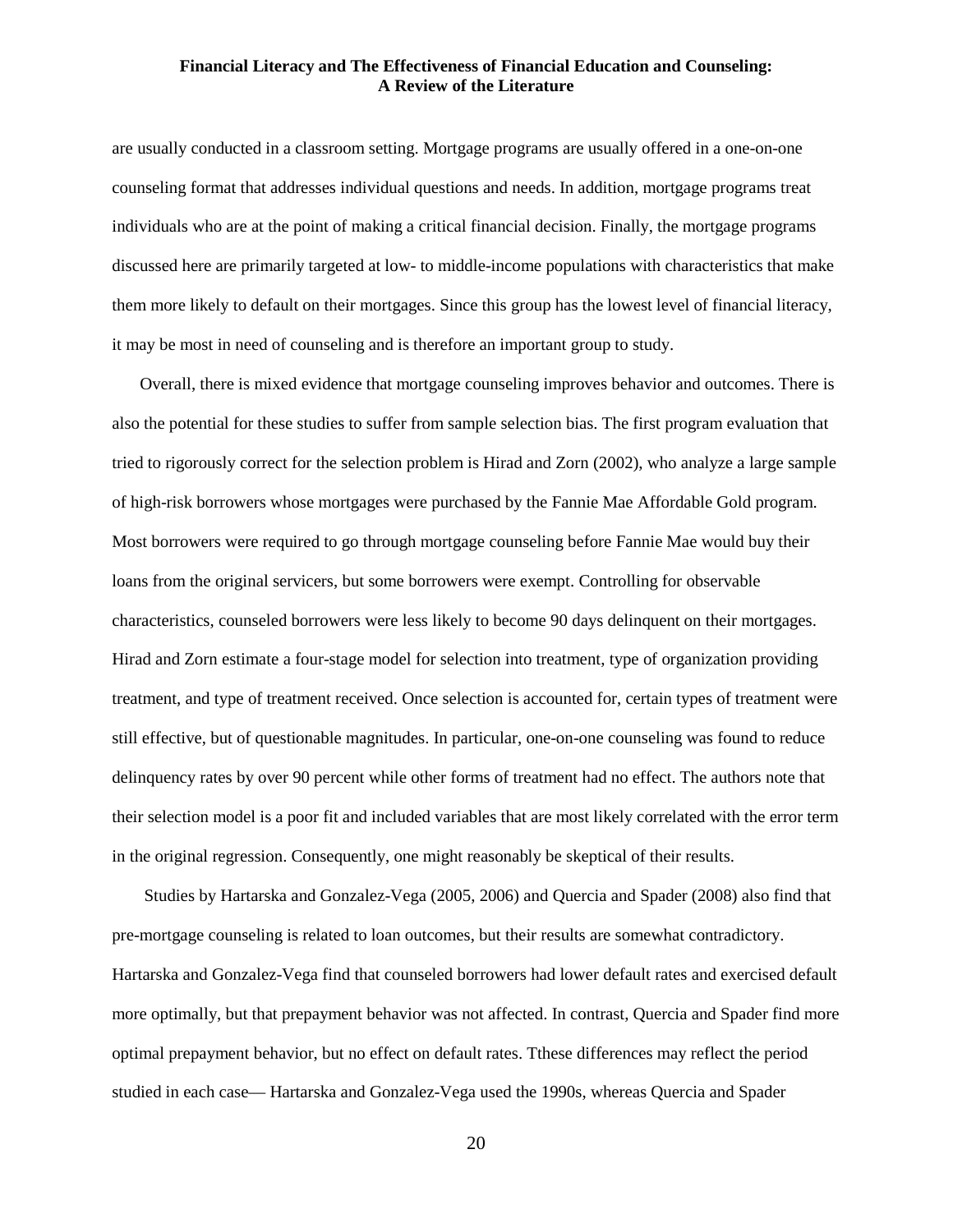followed borrowers through 2006, a time of unusually low interest rates which gave many borrowers the opportunity to refinance. However, there may be additional issues with these studies. Quercia and Spader do not test whether there is selection into different types of counseling nor do they control for selection into treatment, arguing instead that since treatment requirements were determined by lenders, riskier borrowers were more likely to have received treatment. They are unable to test this claim directly. In Hartarska and Gonzalez-Vega, counseled borrowers were not allowed to apply for a loan until they achieved nonnegative cash flow, defined as income netting out expenses, mortgage, and other debt payments. Thus, counseling may have acted as a filter, preventing less financially able borrowers from taking out loans, which would upwardly bias their results. It is not clear what happened to individuals who did not "graduate" from counseling, so we don't know whether counseling led to better loan outcomes by improving financial management or by weeding out the less credit worthy.

In contrast to the last three papers, Agarwal et al. (2009) find little evidence that a state-mandated premortgage counseling program for high-risk borrowers in select Chicago zip codes led to better mortgage choices. However, their study shows how a financial education program can affect outcomes without necessarily improving literacy. The authors find a significant drop in default rates of mortgages originated in the treated zip codes during the period of mandatory counseling. However, this drop appears to occur because the riskiest lenders and borrowers left the market, not because the remaining borrowers chose better mortgage products. The threat to lenders of increased oversight and potential fraud detection, as well as the perceived cost to borrowers of attending counseling sessions, dramatically reduced both the supply and demand for credit. Borrowers who were able to choose less risky products to avoid counseling did so, and lenders rejected far more loan applications and originated fewer low-documentation loans during the treatment period (activity resumed to normal levels when the program ended). While some borrowers followed the advice provided by counselors, many modified their loans in ways that were contrary to counselor recommendations, and others took out loans they had been told they could not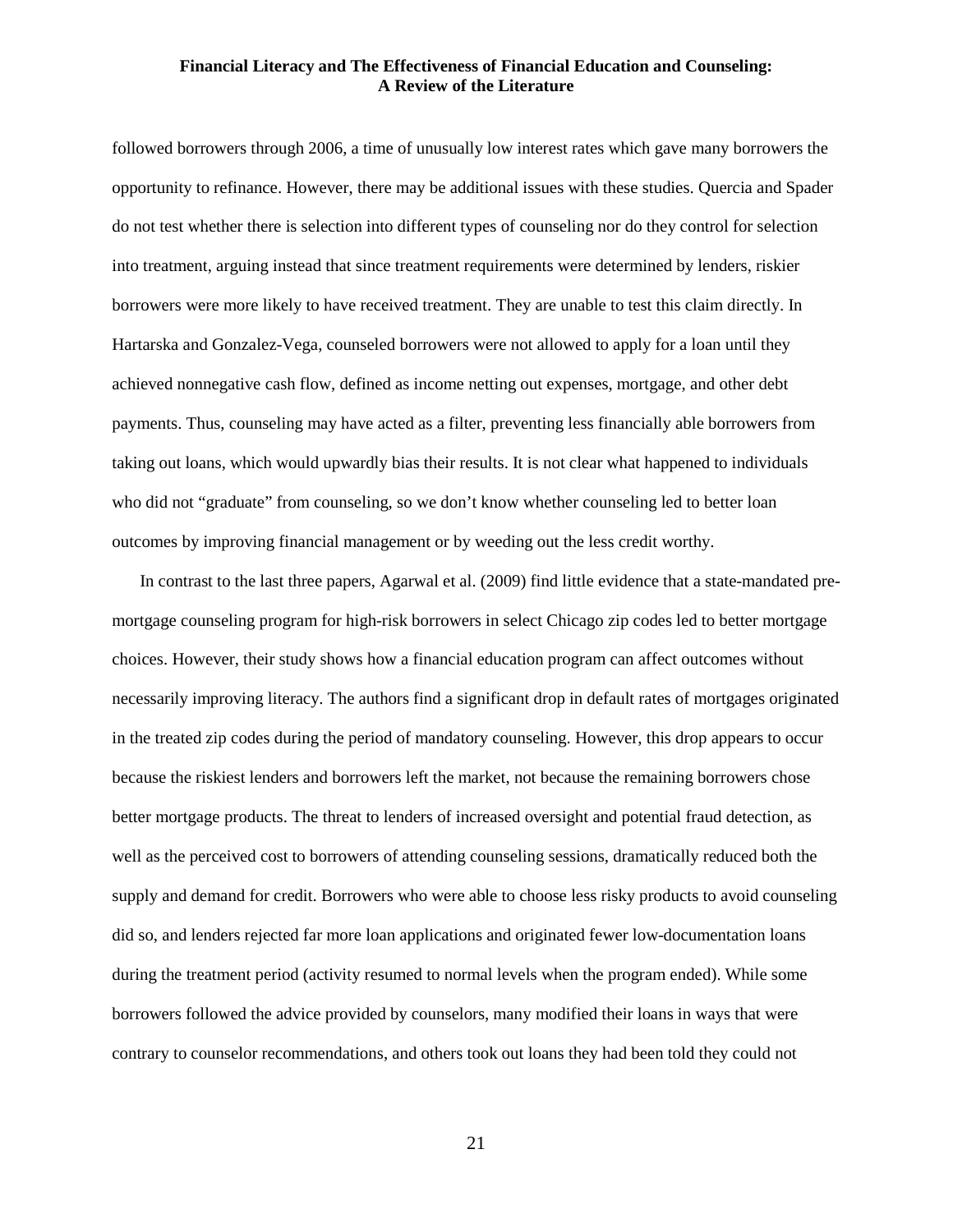afford. In aggregate, the counseling program did not appear to materially improve loan outcomes for individuals who stayed in the market.

Mortgage and credit counseling programs often include services apart from financial education, such as client advocacy and proactive intervention, which make the effects of financial education difficult to disentangle. One such program is the Indianapolis Neighborhood Housing Partnership (INHP), a voluntary mortgage counseling program evaluated by Agarwal et al. (2010a). The study finds that, controlling for loan characteristics, borrowers who participated in INHP, some of whom had mortgages originated and serviced by INHP itself, had significantly lower default rates 12 and 18 months after origination. This result is robust to several econometric specifications and to a matched propensity score model. However, while it is clear that INHP's services improved outcomes, it is not clear how much of the effect was due to better loan terms, how much due to INHP's proactive interventions when loans became delinquent, and how much due to improved financial management on the part of borrowers.

The strongest evidence for the effectiveness of mortgage counseling comes from a study of a postmortgage counseling program by Ding, Quercia, and Ratcliffe (2008). The program treated over 25,000 borrowers with high-risk characteristics but low-risk mortgages. All loans were fixed-rate and 99% had 30-year amortization periods, but borrowers had low credit scores, and loans had high loan-to-value ratios (three-quarters were over 95%). The authors find that telephone counseling delivered to 45-day delinquent mortgage borrowers led to a higher cure rate and a lower foreclosure frequency for those particular loans. The authors control for selection into treatment with a well-fitting model, noting that their estimates decrease in magnitude as a result, but remain positive and statistically significant. Apart from exemplifying the importance of controlling for unobserved borrower characteristics, this paper suggests that mortgage counseling can be effective if provided at a critical point in the decision process.

One non-mortgage counseling study produces further evidence that financial counseling can affect outcomes. Elliehausen, Lundquist, and Staten (2007) examine credit counseling programs that five agencies approved by the National Foundation for Credit Counseling (NFCC) provided to 8,000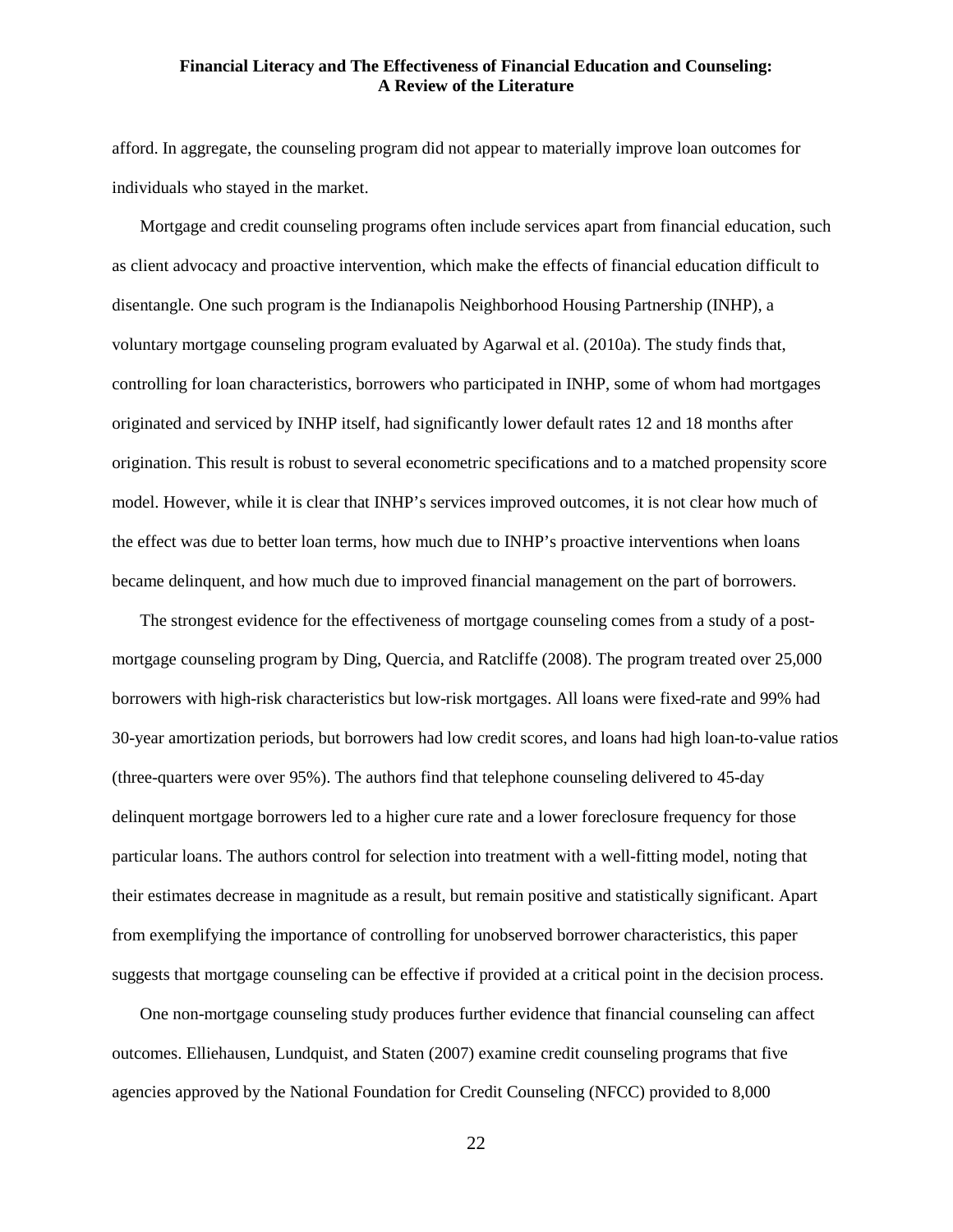borrowers during the summer of 1997; a matched comparison group did not receive NFCC counseling. The study follows credit and payment histories until 2000 and finds that credit scores, debt levels, and bank account usage improved for counseled individuals. Counseling was most effective for those with the worst initial credit scores and debt behaviors. Differences are much smaller but statistically significant after correcting for selection. This study benefits from uniformity in treatment; the NFCC had specific standards for its counseling providers, and treated borrowers did not receive other NFCC services in 1997. Unobserved financial services received by members of the comparison group would bias results downward, lending more credibility to the estimated effect of counseling.

## **2.3 Optimal Program Structure**

A few papers have investigated whether different types of programs vary in effectiveness, and others have estimated the marginal impact of extra hours of treatment. Evidence on delivery methods is inconclusive, but it appears that extra hours of education or counseling have a positive impact on outcomes.

Papers by Hirad and Zorn (2002), Quercia and Spader (2008), and Barron and Staten (2009) compare the effects of four types of treatment: home-study, telephone/Internet instruction, classroom education, and one-on-one counseling. Their findings do not consistently support one type of treatment over others. The first two studies evaluate mortgage counseling programs and find that classroom and one-on-one treatment—which tend to be more intensive than other forms—had larger impacts than telephone and home study, which had no significant effects. In contrast, Barron and Staten find that, in a credit counseling program, one-on-one counseling was not more effective than telephone or Internet counseling when clients were allowed to choose the type of treatment. The conflicting studies evaluate two different types of programs, which could explain their diverse findings. It is also possible that the limitations of the mortgage studies biased their results upward, or that Barron and Staten's results do not reflect true impacts due to selection bias. As discussed earlier, the selection model of Hirad and Zorn was a rather poor fit and included regressors that may have been positively correlated with the error term in the main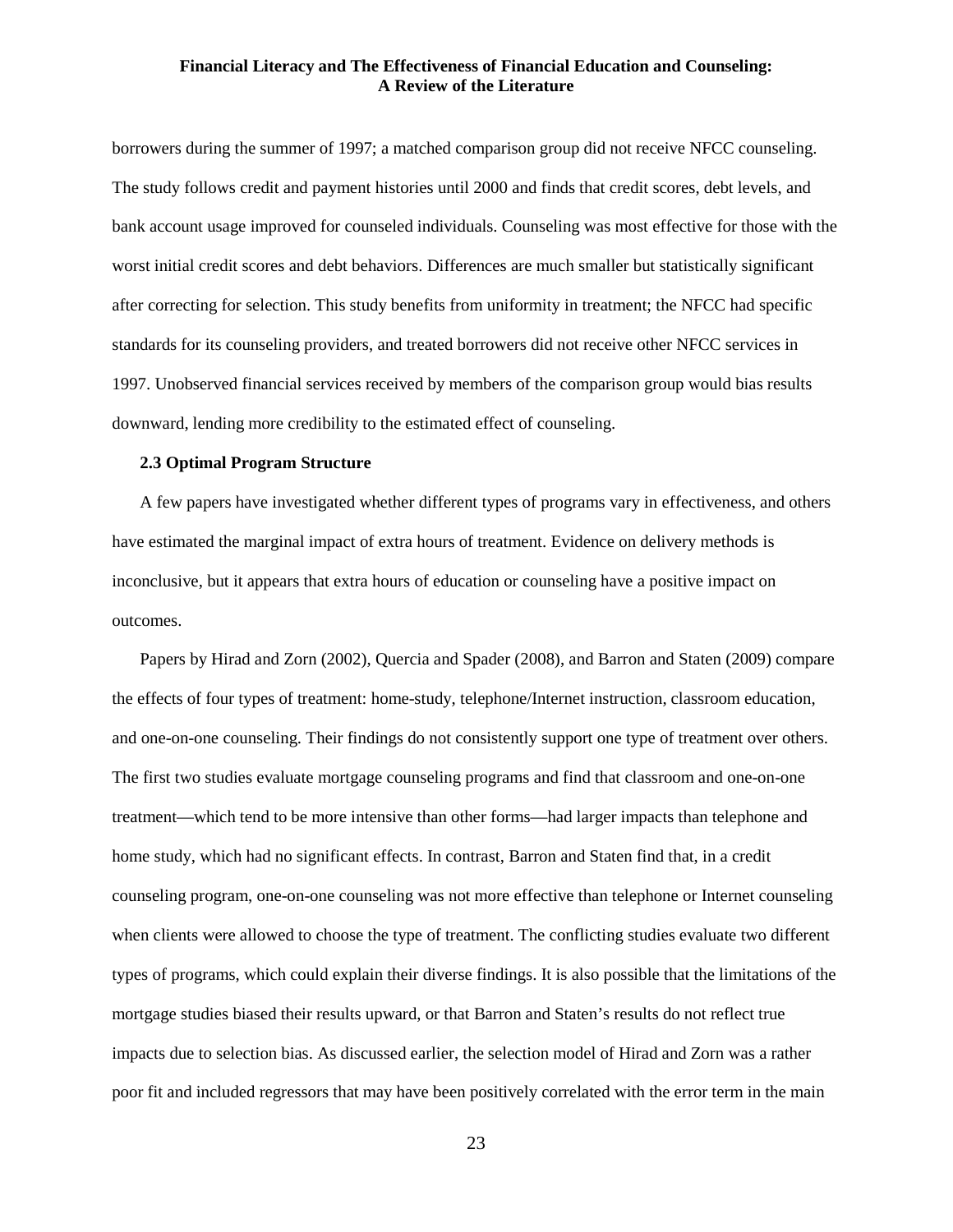specification. Quercia and Spader did not model selection into treatment at all, let alone selection into treatment types. Thus, the results in both papers may be upwardly biased. Barron and Staten do not model selection, but they do find evidence of selection that may have driven their results. In their credit counseling program, Internet clients had seen larger reductions in their credit scores during the year preceding counseling, which could indicate that these clients were particularly motivated to learn and change their behavior. In contrast to Hirad and Zorn and Quercia and Spader, Ding, Quercia, and Ratcliffe (2008) find that telephone counseling was effective for 45-day delinquent mortgage holders. Again, the different results may stem from program differences (or perhaps pre-mortgage counseling is simply less effective than post-mortgage counseling).

Two studies by Collins (2007) and Clancey et al. (2001) find evidence that more treatment leads to better outcomes. Collins finds that for delinquent borrowers, extra hours of counseling (up to five hours) decreased their probability of moving to a more serious stage of foreclosure. Thus, the marginal effect of extra counseling was positive. However, the study suffers from a small sample, a short follow-up period of six months, and the possibility that borrowers were simultaneously exposed to other treatments. Furthermore, the instrument for hours of instruction—marketing efforts in the borrower's metropolitan area—leaves open the possibility that more motivated individuals received more counseling.

Clancy et al. (2001) study financial education classes for low-income participants in individual development account (IDA) programs, which involve matched savings accounts. Extra hours of class were positively correlated with savings behavior through 18 hours of treatment; someone receiving 12 hours of education saved over \$100 more per year than someone receiving no education. The 14 programs studied all had financial education requirements, but specific content varied. In general, education provided both financial information and strategies for effective saving, as well as instruction on more specific topics such as home purchase. Though the authors use a two-stage selection model for leaving the program, they do not control for selection into hours of treatment. Thus, we do not know whether the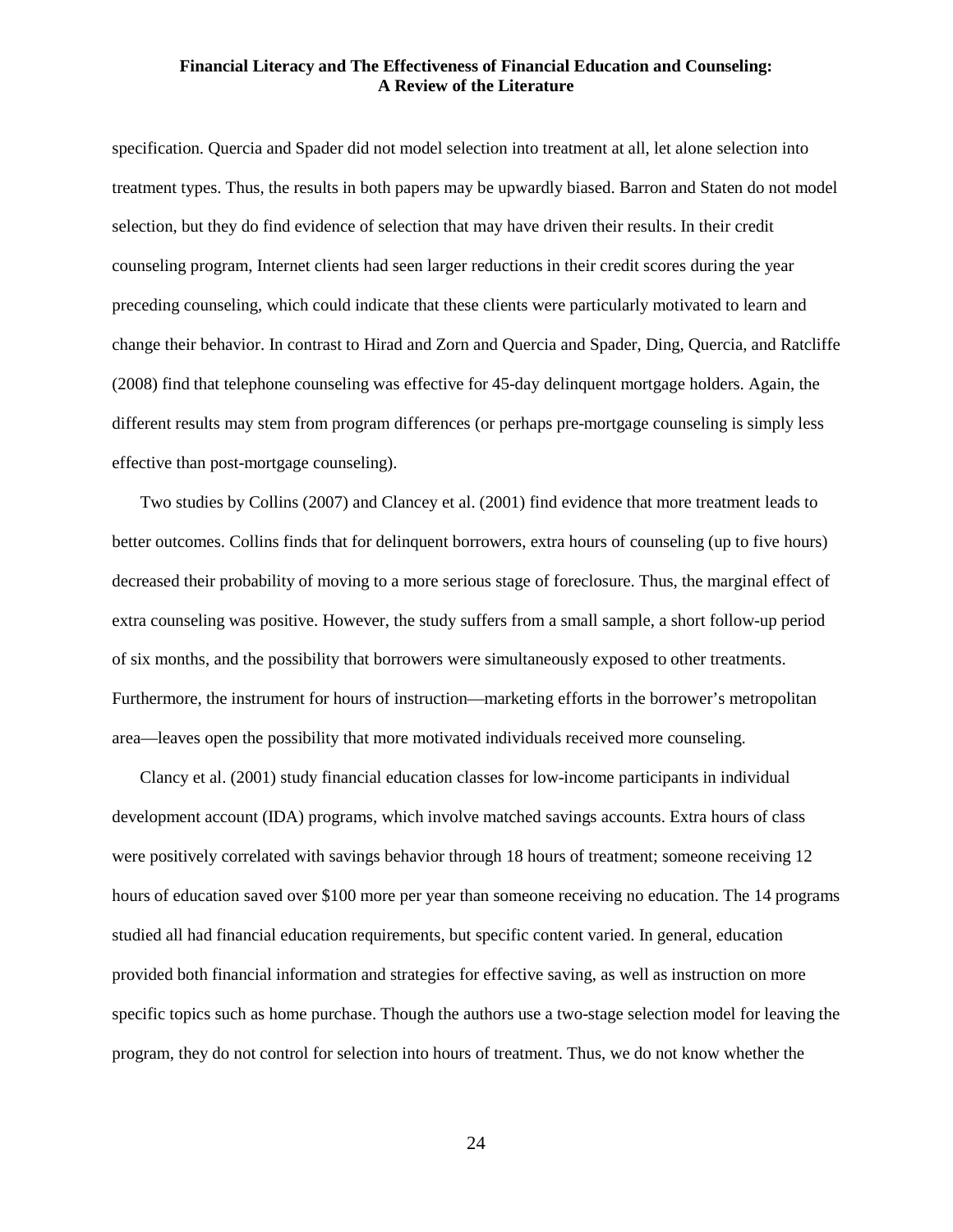results are due to endogeneity with characteristics of the borrowers or of the particular requirements of each IDA program.

For the most part, evidence on treatment types and hours of treatment is inconclusive. More studies that correct for selection into treatment types and hours are needed to corroborate and clarify existing results. At the very least, given that some financial education programs are effective, we know that this research agenda is worth pursuing.

## **2.4 Innovative Research Study Designs**

The literature on financial education has produced several papers notable for the design of their program evaluations. These papers provide instructive examples of randomization techniques that do not require denying treatment, of specific demographic focus, and of unconventional forms of treatment.

As we discussed earlier, a problem plaguing the majority of program evaluations is endogeneity selection into treatment, or into type and intensity of treatment, is not random. This problem is difficult to overcome because randomization would require denying treatment to some who want and need it. A few studies have delayed treatment for the control group (rather than denying it entirely) or offered an extra incentive to the treatment group to participate. These studies have had varying success in implementation, but their methods are instructive.

Collins (2009) and Servon and Kaestner (2008) delay treatment. In the Collins study, women in both the treatment and control groups receive the same financial education curriculum, but the control group receives it a year after the treatment group. If similar changes in credit scores and savings behavior are observed for the two groups roughly one year apart, then differences may be attributed to financial education. Servon and Kaestner use the same strategy to test whether access to what they call "information and communications technologies," including Internet and online banking services, can be a pathway to financial literacy. They study a program that gave participants a computer; taught them how to use the Internet and online banking services; and provided financial literacy training. A treatment group was given computers and instruction immediately, while a control group received the same services nine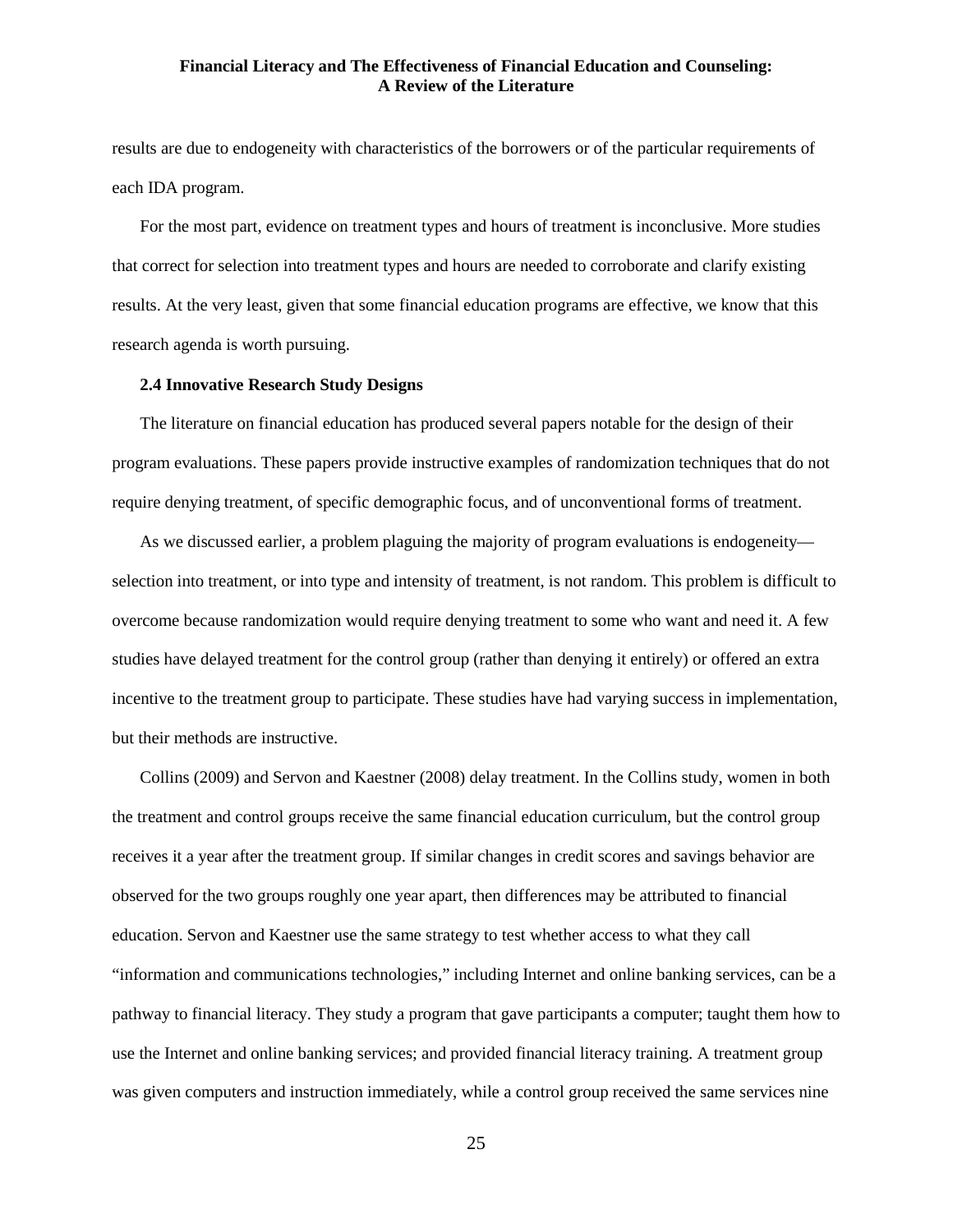months later. Although the study suffered from implementation problems (imperfect randomization) and produced insignificant statistical results, it is instructive for its experimental design and for its isolation of a particular factor—access to and facility with technology—that could impact financial literacy.

An interesting paper by Duflo and Saez (2003) illustrates the incentive strategy. The authors study enrollment by employees at a large university in a tax-deferred accounts program. They offered a \$20 incentive to attend a university-sponsored benefits information fair, randomly selecting departments within the university and then randomly selecting employees within the selected departments to receive the offer. This setup let the authors compare behavior of treated employees to that of untreated employees in the same department and also to that of employees in untreated departments. Duflo and Saez do not examine the effect of financial education per se, but their design could be used to develop incentive-based financial literacy programs, thus providing exogenous difference in take-up of treatment.

Since educational needs vary widely among consumers, financial education programs are often targeted toward very specific demographic and socioeconomic groups. As one example, Sanders, Weaver, and Schnabel (2007) study battered women at four emergency shelters. Two of the shelters had implemented a financial education curriculum tailored to the needs of these women, while the other two shelters had not yet implemented the program. The study suffers from a very small sample, subjective measures of financial knowledge and "self-efficacy," and significant attrition before the follow-up exam. Nevertheless, this research model is promising for situations with more observations, objective knowledge and behavior data, and more effective follow-up measures. All of the above cited studies evaluate conventional forms of financial education. However, educators have recently experimented with more innovative delivery methods. Spader et al. (2009) analyze one such experiment, a Spanish-language soap opera entitled "Nuestro Barrio" (Our Neighborhood) targeted at low-income Hispanic immigrants. Information and instruction about financial products, such as banking services and credit behavior, are incorporated into the plot line. The creators hoped to reach audiences that otherwise would not be exposed to financial education. They also hoped to overcome traditional barriers to participation in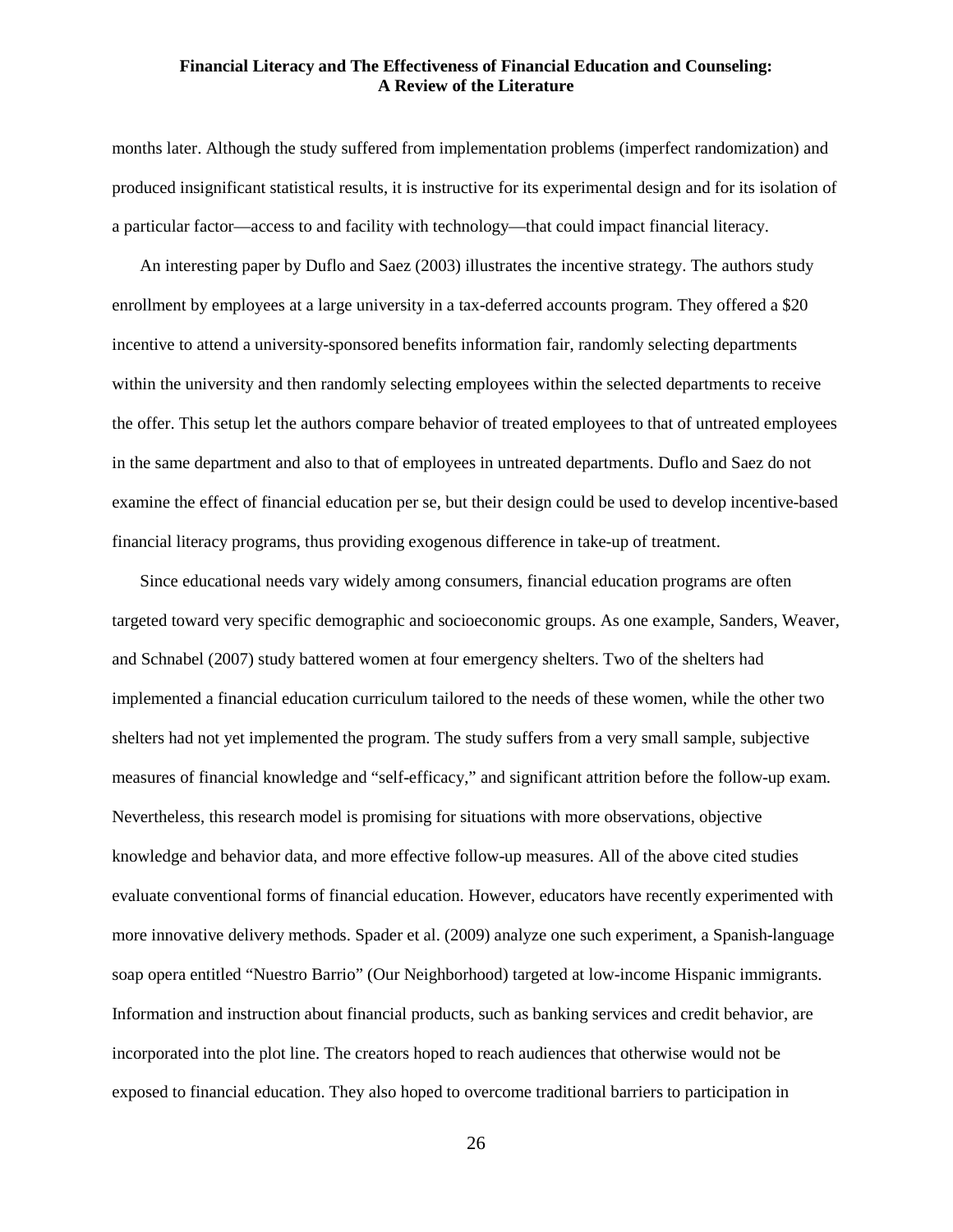financial education programs, such as time and monetary costs as well as mistrust of organizations providing the education. However, the impact of this effort will be difficult to quantify.

#### **3. Conclusions**

Mandated financial counseling and increased oversight of lenders (anti-predatory legislation) are important policy tools being considered for implementation following the meltdown of the housing market in 2007-2008 ; e.g., see President Obama's *Homeownership Affordability and Stability Plan of 2009*. [9](#page-26-0) In this chapter we review the literature on financial counseling, financial literacy, and consumer decision making. We find ample evidence that many consumers lack basic financial literacy. In some cases, financial education improves financial literacy and behavior, and it is most effective for those who have the least financial knowledge, income, and savings. However, it is not clear that effective programs improve behavior through increased literacy, whether programs are cost-effective, or which types of programs are most effective. Answering these questions requires a great deal more research.

Fortunately, the recent proliferation of financial education programs provides ample opportunity to conduct such research. However, the designs of existing programs are rarely conducive to robust impact evaluations.<sup>[10](#page-26-1)</sup> In their review, Hathaway and Khatiwada call for the introduction of formal program evaluation methods into the design of financial education programs. This recommendation seems to be most appropriate.

<span id="page-26-0"></span> $9$  Details of the plan aimed at stabilizing U.S. housing markets can be found at:

<span id="page-26-1"></span>http://www.ustreas.gov/press/releases/reports/hfa%20initiative%20fact%20sheet%2010%2019%2009.pdf  $10$  For a discussion of problems involved with evaluating financial counseling and training programs see LaLonde (2010).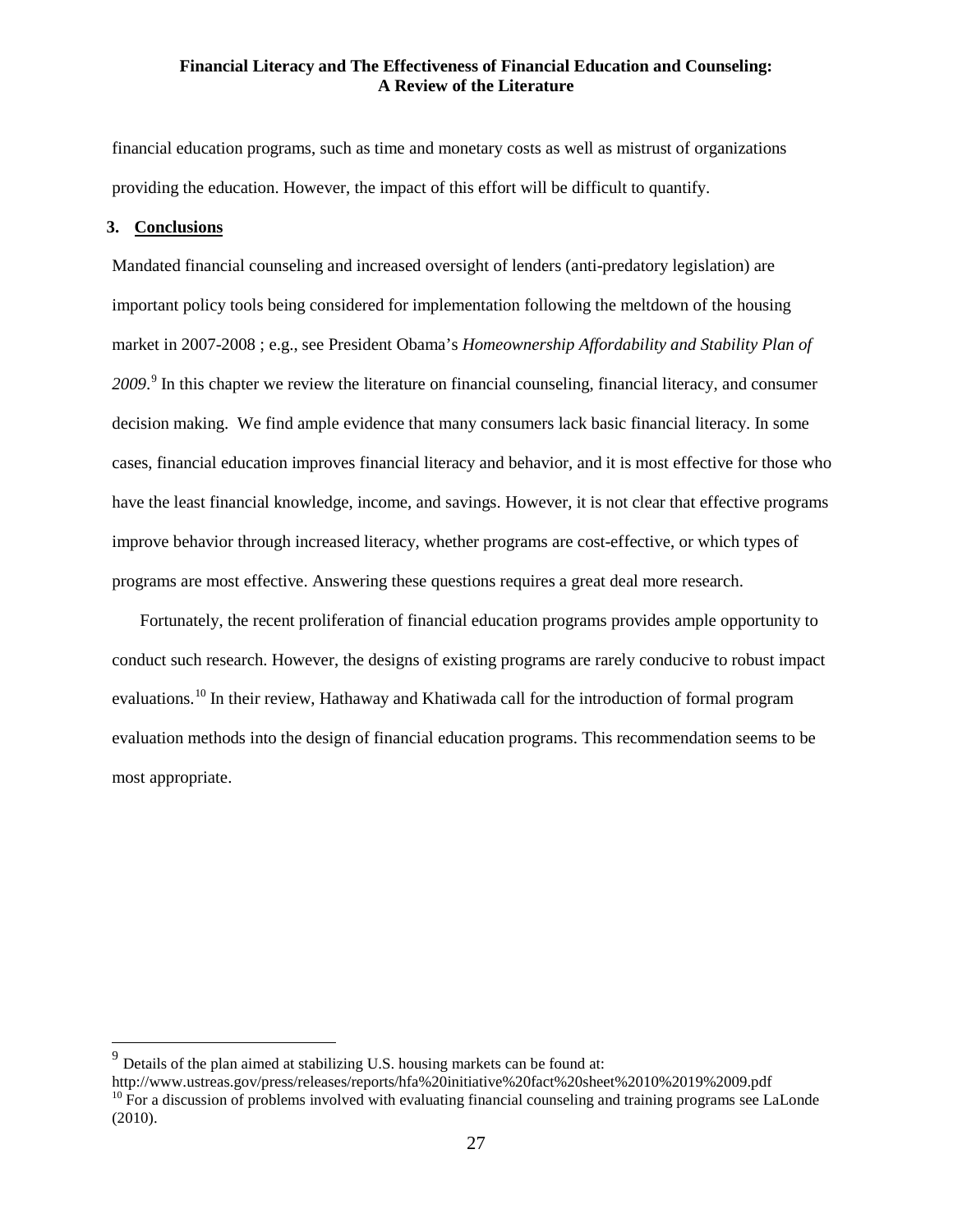# REFERENCES

Agarwal, Sumit, Gene Amromin, Itzhak Ben-David, Souphala Chomsisengphet, and Douglas D. Evanoff, 2009. "Do Financial Counseling Mandates Improve Mortgage Choice Performance? Evidence From a Legislative Experiment." Fisher College of Business Working Paper 2008-03-019.

———, 2010a. "Learning to Cope: Voluntary Financial Education Programs and Loan Performance during a Housing Crisis." American Economic Review: Papers & Proceedings, 100 (3), forthcoming.

———, 2010b. "Financial Counseling, Financial Literacy, and Household Decision Making." in Lusardi, Annamaria and Olivia S. Mitchell, Financial Literacy: Implications for Retirement Security and the Financial Marketplace, Oxford University Press, forthcoming.

Agarwal, Sumit, Souphala Chomsisengphet, Chunlin Liu, and Nicholas Souleles, 2006. "Do Consumers Choose the Right Credit Contracts?" Working Paper, Federal Reserve Bank of Chicago, 2006-11.

Agarwal, Sumit, John Driscoll, Xavier Gabaix, and David Laibson, 2008. "Learning in the Credit Card Market," NBER Working Paper #13822.

———, 2009. "The Age of Reason: Financial Decisions over the Life-Cycle and Implications for Regulation," Brookings Papers on Economic Activity, 2009 (2), 51-117.

Agarwal, Sumit, John Driscoll, and David Laibson, 2008. "Optimal Mortgage Refinancing: A Closed Form Solution." NBER Working Paper #13487.

Agarwal, Sumit, and Bash Mazumder, 2010. "Cognitive Ability and Financial Decision Making" Working Paper, Federal Reserve Bank of Chicago.

Agarwal, Sumit, Paige Skiba, and Jeremy Tobacman, 2009. "Payday Loans and Credit Cards: New Liquidity and Credit Scoring Puzzles?" American Economic Review – Papers and Proceeding, 99 (2), 412-417.

Australia and New Zealand Banking Group (ANZ), 2005. "ANZ Survey of Adult Financial Literacy in Australia."

Bakken, R., 1967. "Money Management Understandings of Tenth Grade Students." National Business Education Quarterly, 36, 6.

Barron, John M., and Michael E. Staten, 2009. "Is Technology-Enhanced Credit Counseling as Effective as In-Person Delivery?" Presented at the Networks Financial Institute at Indiana State University Conference: Improving Financial Literacy and Reshaping Financial Behavior, May 14-15, 2009.

Bayer, Patrick J., B. Douglas Bernheim, and John K. Scholz, 2009. "The Effects of Financial Education in the Workplace: Evidence From a Survey of Employers." Economic Inquiry, 47 (4), 605-624.

Bernheim, B. Douglas, 1995. "Do households appreciate their financial vulnerabilities? An analysis of actions, perceptions, and public policy," in Tax Policy and Economic Growth, American Council for Capital Formation, Washington, DC, 1–30.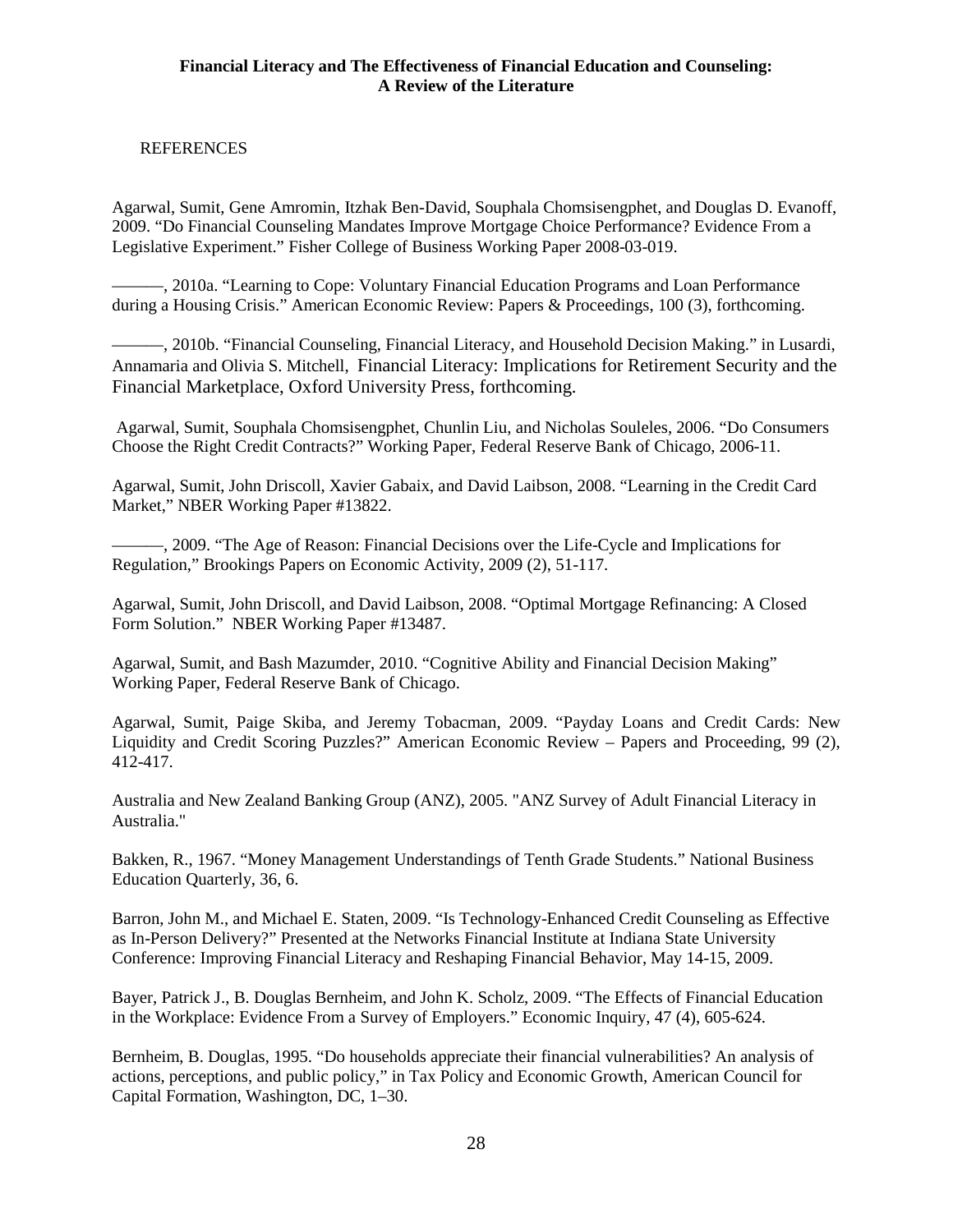———, 1998. "Social Security Benefits: An Empirical Study of Expectations and Realizations," in Rita Ricardo-Campbell and Edward P. Lazear (eds.), Issues in Contemporary Retirement, Hoover Institution Press.

Bernheim, B. Douglas, and D. Garrett, 2003. "The Effects of Financial Education in the Workplace: Evidence From a Survey of Households." Journal of Public Economics, 87, 1487-1519.

Bernheim, B. Douglas, D. Garrett, and D. Maki, 2001. "Education and Saving: The Long-Term Effects of High School Financial Curriculum Mandates." Journal of Public Economics, 80, 435-465.

Boyce, L. and Sharon M. Danes, 1998. "Evaluation of the NEFE high school financial planning program." National Endowment for Financial Education, Denver, CO.

Braucher, J., 2001. "An Empirical Study of Debtor Education in Bankruptcy: Impact on Chapter 13 Completion Not Shown." The American Bankruptcy Institute Law Review, 9, 557-592.

Bucks, Brian and Karen Pence, 2006. "Do homeowners know their house value and mortgage terms?" Working Paper, Federal Reserve Board of Governors.

Campbell, John Y., 2006. "Household Finance." The Journal of Finance, 61 (4), 1553-1604.

Caskey, John P., 2006. "Can Personal Financial Management Education Promote Asset Accumulation by the Poor?" Networks Financial Institute Policy Brief 2006-PB-06.

Chen, Haiyang and Ronald P. Volpe, 1998. "An Analysis of Personal Financial Literacy Among College Students." Financial Services Review, 7 (2), 107-128.

Clancy, M., M. Grinstein-Weiss, and M. Schreiner, 2001. "Financial Education and Savings Outcomes in Individual Development Accounts." Center for Social Development, Working Paper No. 01-2, Washington University.

Clark, Robert L. and Madeleine B. D'Ambrosio. 2002. "Financial Education and Retirement Savings." TIAA-CREF Institute Working Paper No. 4-070102-A.

Cole, Shawn and Gauri Kartini Shastry, 2009. "Smart Money: The Effect of Education, Cognitive Ability, and Financial Literacy on Financial Market Participation." Harvard Business School Working Paper 09- 071.

Collins, Michael J., 2007. "Exploring the Design of Financial Counseling for Mortgage Borrowers in Default." Journal of Family and Economic Issues, 28, 207-226.

———, 2009. "The Impacts of Mandatory Financial Education: Evidence From a Field Study." University of Wisconsin.

Collins, M. and C. O'Rourke, 2009. "Evaluating Financial Education and Counseling: A Review of the Literature." Draft, University of Wisconsin-Madison.

Consumer Federation of America and American Express Company (CFA/AMEX), 1991. "Student Consumer Knowledge: Results of a National Test." Washington, D.C.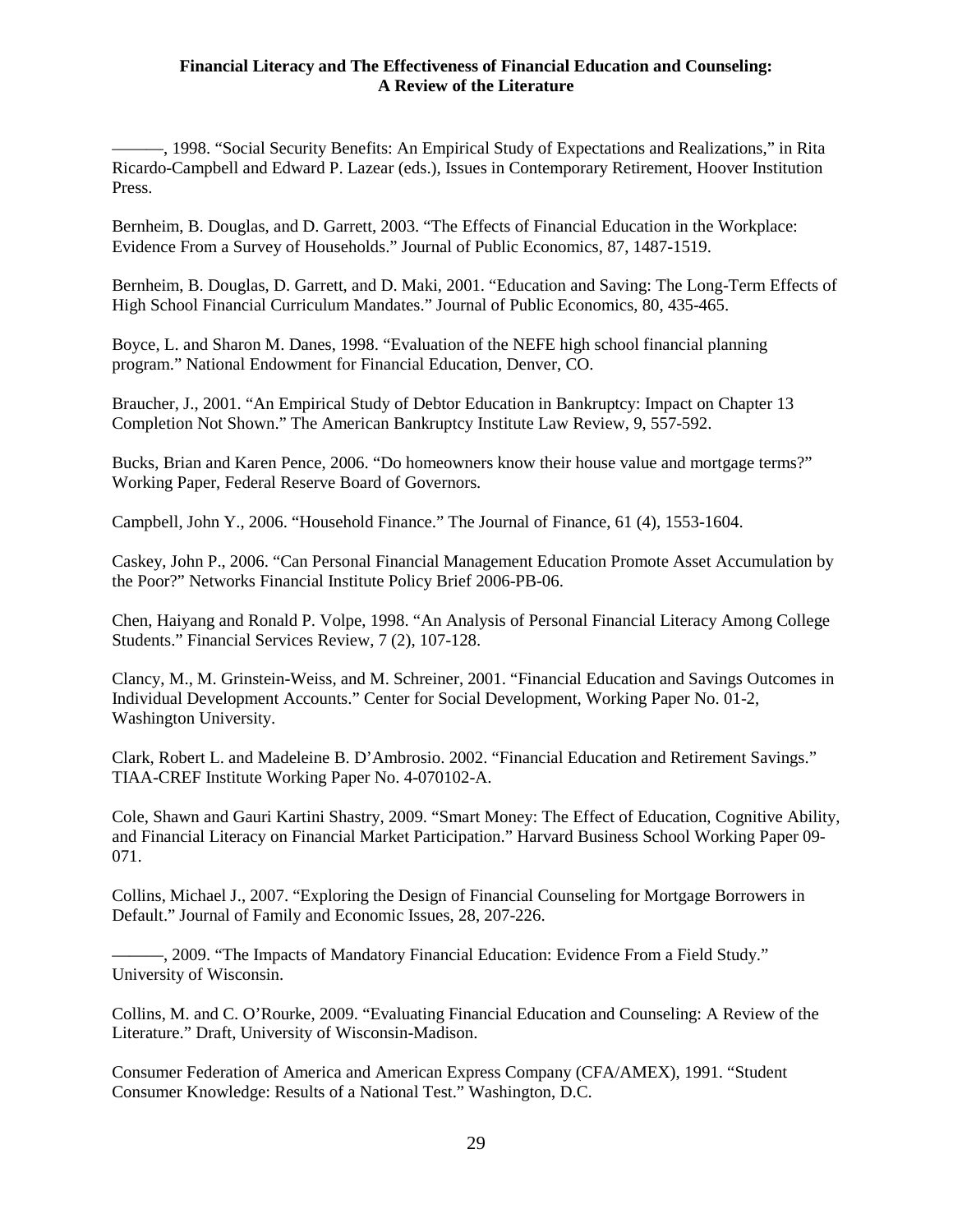Danes, Sharon M. and Takira K. Hira, 1987. "Money Management Knowledge of College Students." The Journal of Student Financial Aid, 17(1), 4-16.

Danes, Sharon M., 2004. "Evaluation of the NEFE High School Financial Planning Program Curriculum: 2003-2004."

Ding, Lei, Roberto G. Quercia, and Janneke Ratcliffe, 2008. "Post-purchase Counseling and Default Resolutions among Low- and Moderate- Income Borrowers." Journal of Real Estate Research, 30 (3), 315-344.

Duflo, Esther, and Emmanuel Saez, 2003. "The Role of Information and Social Interactions in Retirement Plan Decisions: Evidence from a Randomized Experiment." Quarterly Journal of Economics, 118 (3), 815-842.

Elliehausen, Gregory, E. Christopher Lundquist, and Michael E. Staten, 2007. "The Impact of Credit Counseling on Subsequent Borrower Behavior." Journal of Consumer Affairs, 41 (1), 1-28.

Employee Benefit Research Institute (EBRI), 1995. "Are Workers Kidding Themselves? Results of the 1995 Retirement Confidence Survey." Washington, D.C.

Garman, E. Thomas, Jinhee Kim, Constance Y. Kratzer, Bruce H. Brunson, and So-hyun Joo, 1999. "Workplace Financial Education Improves Personal Financial Wellness." Financial Counseling and Planning, 10 (1), 79-88.

Gartner, Kimberly and Richard M. Todd, 2005. "Effectiveness of Online 'Early Intervention' Financial Education for Credit Cardholders." Federal Reserve Bank of Chicago, available at: www.chicagofed.net/digital\_assets/others/events/2005/promises\_and\_pitfalls/paper\_intervention.pdf

Gustman, Alan L. and Thomas L. Steinmeier, 2005. "Imperfect Knowledge of Social Security and Pensions." Industrial Relations, 44 (2), 373-397.

Hartarska, Valentina and Claudio Gonzalez-Vega, 2005. "Credit Counseling and Mortgage Termination by Low-Income Households." Journal of Real Estate Finance and Economics, 30 (3), 227-243.

———, 2006. "Evidence on the Effect of Credit Counseling on Mortgage Loan Default by Low-Income Households." Journal of Housing Economics, 15 (1), 63-79.

Hathaway, I. and S. Khatiwada, 2008. "Do Financial Education Programs Work?" Federal Reserve Bank of Cleveland, Working Paper 08-03.

Hilgert, Marianne A., Jeanne M. Hogarth, and Sondra Beverly, 2003. "Household Financial Management: The Connection between Knowledge and Behavior." Federal Reserve Bulletin, 89 (7), 309-322.

Hira, Tahira K., and Cazilia Loibl, 2005. "Understanding the Impact of Employer-Provided Financial Education on Workplace Satisfaction." Journal of Consumer Affairs, 39 (1), 173-194.

Hirad, Abdighani and Peter Zorn, 2002. "A Little Knowledge is a Good Thing: Empirical Evidence of the Effectiveness of Pre-Purchase Homeownership Counseling," in Nicolas Retsinas and Eric Belsky (eds.), Low-income Homeownership: Examining the Unexamined Goal. Washington, D.C.: Joint Center for Housing Studies; Brookings Institution Press. 146-174.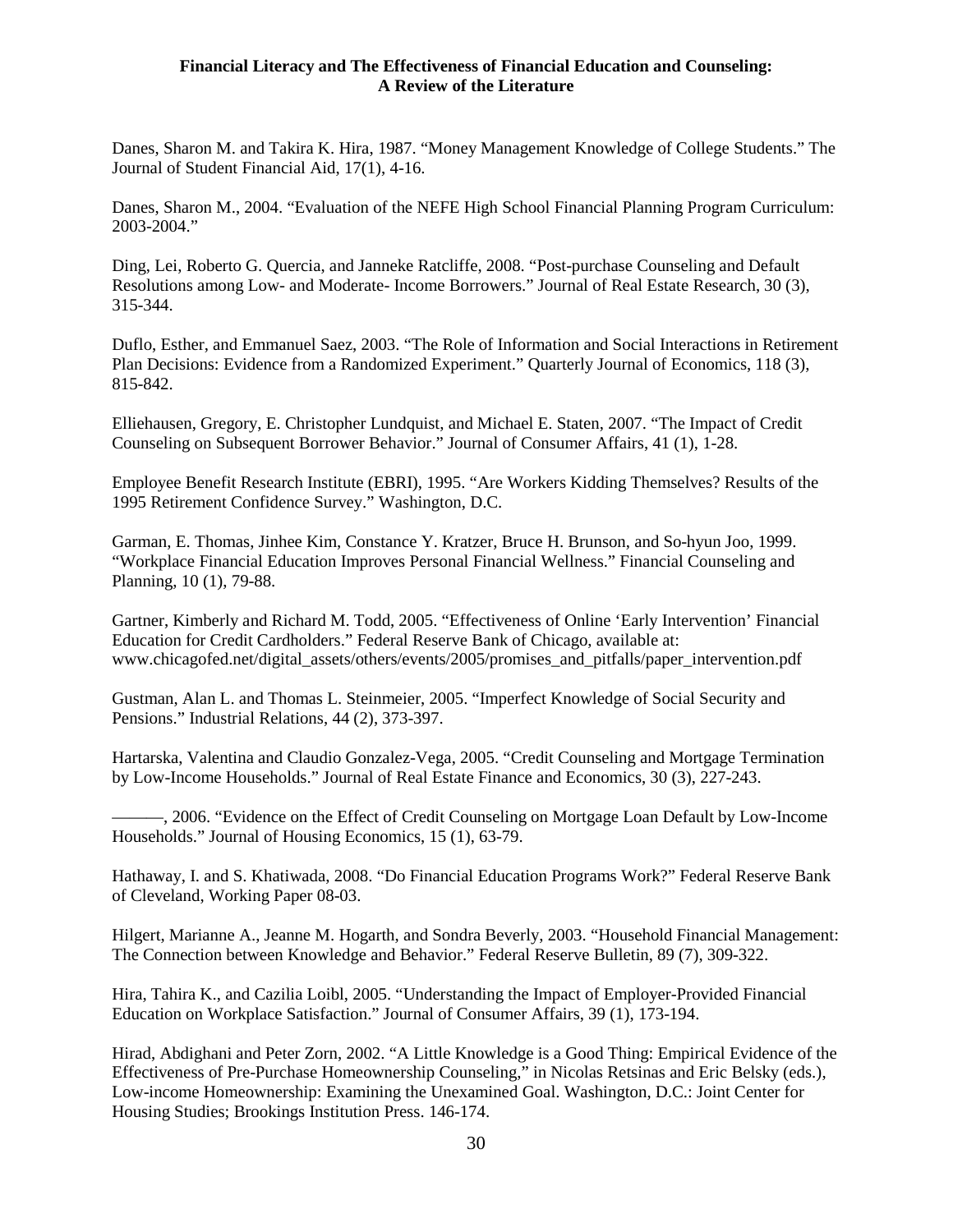Hogarth, Jeanne M, 2006. "Financial Education and Economic Development." Presented at the G8 International Conference on Improving Financial Literacy, November 29-30, 2006.

Holland, Joseph H., Doug Goodman, and Bethany Stich, 2008. "Defined Contribution Plans Emerging in the Public Sector: The Manifestation of Defined Contributions and the Effects of Workplace Financial Education." Review of Public Personnel Administration, 28 (4), 367-384.

Housing Action Illinois, 2007. "Findings from the HB 4050 Predatory Lending Database Pilot Program." Memorandum.

Kim, Jinhee, 2007. "Workplace Financial Education Program: Does It Have an Impact on Employees' Personal Finances?" Journal of Family and Consumer Sciences, 99 (1), 43-47.

Kim, Jinhee, Dorothy C. Bagwell, and E. Thomas Garman, 1998. "Evaluation of Workplace Personal Financial Education." Personal Finances and Worker Productivity, 2 (1), 187-192.

KPMG Peat Marwick LLP (KPMG), 1995. "Retirement Benefits in the 1990s: 1995 Survey Data." New York, NY.

Langrehr, F.W., 1979. "Consumer Education: Does it Change Students' Competencies and Attitudes?" The Journal of Consumer Affairs, 13, 41-53.

LaLonde, Robert J. 2010. "Evaluating Financial Counseling and Training Success: Research Perspectives." Chicago FedLetter, Federal Reserve Bank of Chicago, forthcoming.

Lusardi, Annamaria, 2004. "Saving and the Effectiveness of Financial Education," in O. Mitchell and S. Utkus (eds.), Pension Design and Structure: New Lessons from Behavioral Finance, Oxford University Press, 2004, pp. 157-184. Reprinted in the Journal of Financial Transformation, Issue on Wealth, vol.15, December 2005.

Lusardi, Annamaria, and Olivia S. Mitchell, 2006. "Financial Literacy and Planning: Implications for Retirement Wellbeing." Pension Research Council Working Paper No. 1.

———, 2007a. "Baby Boomer Retirement Security: The Roles of Planning, Financial Literacy, and Housing Wealth." Journal of Monetary Economics, 54, 205-224.

———, 2007b. "Financial Literacy and Retirement Planning: New Evidence From the Rand American Life Panel." Michigan Retirement Research Center WP 2007-157.

Lusardi, Annamaria, Olivia S. Mitchell and Vilsa Curto, 2009. "Financial Literacy Among the Young: Evidence and Implications for Consumer Policy." Pension Research Council WP 2009-09.

Lyons, Angela C., Tommye White, and Shawn Howard, 2008. "The Effect of Bankruptcy Counseling and Education on Debtors' Financial Well-Being: Evidence from the Front Lines." Money Management International, Houston, TX.

Mandell, Lewis, 2008. "Financial Literacy of High School Students," in Annamaria Lusardi (ed.), Overcoming the Saving Slump: How to Increase the Effectiveness of Financial Education and Saving Programs. University of Chicago Press, 2008.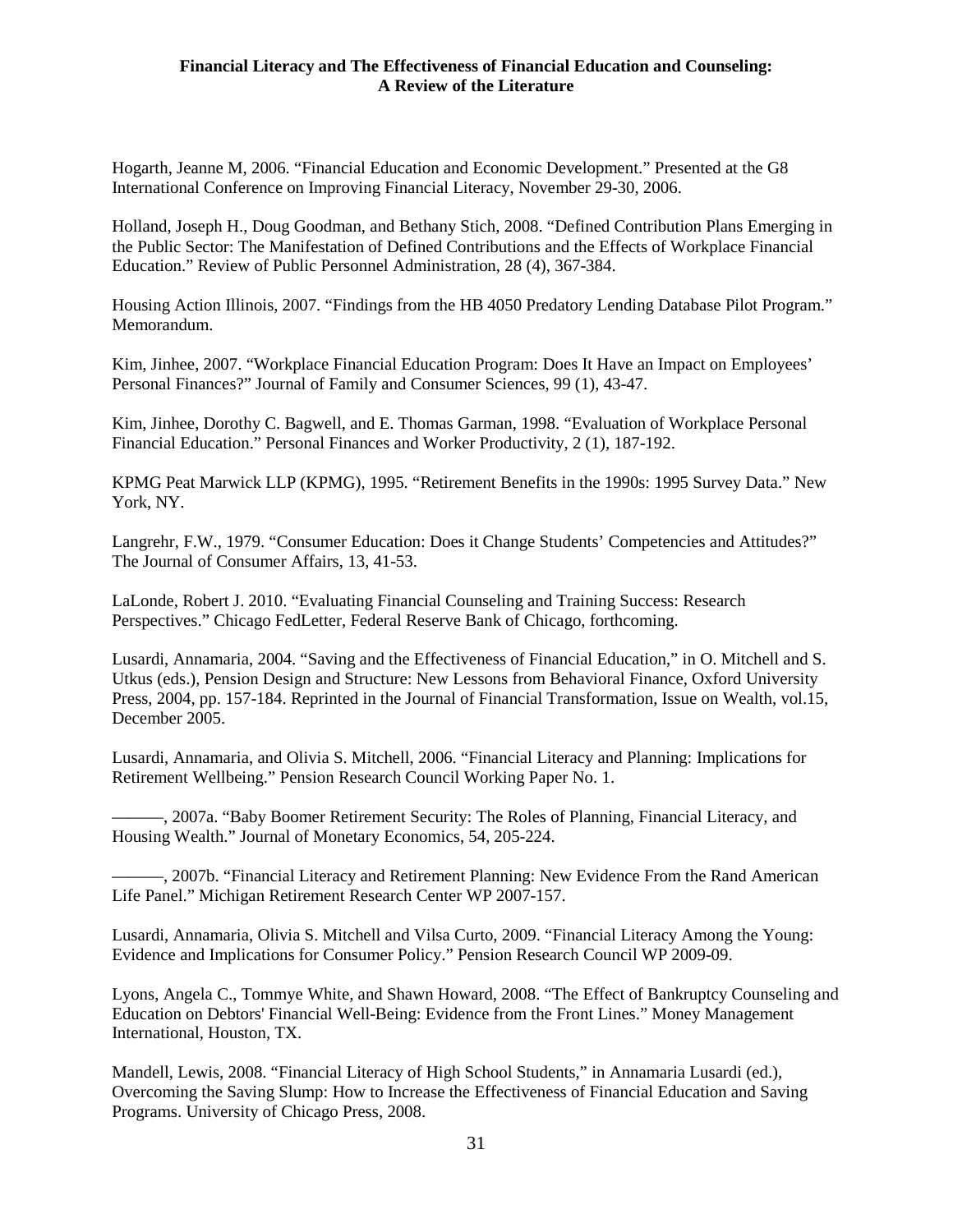Martin, M., 2007. "A Literature Review of the Effectiveness of Financial Education." Federal Reserve Bank of Richmond WP 07-03.

Miles, David, 2004. "The UK Mortgage Market: Taking a Longer-Term View." Final Report, Controller of Her Majesty's Stationery Office.

Mitchell, Olivia S., 1988. "Worker Knowledge of Pension Provisions." Journal of Labor Economics, 6, 21-39.

Moore, Danna, 2003. "Survey of Financial Literacy in Washington State: Knowledge, Behavior, Attitudes, and Experiences." Washington State Department of Financial Institutions, Technical Report 03- 39.

Oppenheimer Funds/Girls Inc., 1997. "Girls, Money, and Independence." New York, NY.

Organization for Economic Co-Operation and Development (OECD), 2005. "Improving Financial Literacy: Analysis of Issues and Policies."

Peng, Tzu-Chin Martina, Suzanne Bartholomae, Jonathan J. Fox, and Garrett Cravener, 2007. "The Impact of Personal Finance Education Delivered in High School and College Courses." Journal of Family and Economic Issues, 28, 265-284.

Princeton Survey Research Associates (PSRA), 1996. "Investor Knowledge Survey." Investor Protection Trust, Arlington, VA.

Princeton Survey Research Associates (PSRA), 1997. "Planning for the Future: Are Americans Prepared to Meet Their Financial Goals?" Nations Bank/Consumer Federation of America, Princeton, NJ.

Quercia, Roberto and Jonathan Spader, 2008. "Does Homeownership Counseling Affect the Prepayment and Default Behavior of Affordable Mortgage Borrowers?" Journal of Policy Analysis and Management, 27 (2), 304-325.

Sanders, Cynthia K., Terri L. Weaver, and Meg Schnabel, 2007. "Economic Education for Battered Women: An Evaluation of Outcomes." Affilia: Journal of Women and Social Work, 22 (3), 240-254.

Servon, Lisa J. and Robert Kaestner, 2008. "Consumer Financial Literacy and the Impact of Online Banking on the Financial Behavior of Lower-Income Bank Customers." The Journal of Consumer Affairs, 42 (2), 271-305.

Spader, Jonathan, Janneke Ratcliffe, Jorge Montoya, and Peter Skillern, 2009. "The Bold and the Bankable: How the Nuestro Barrio Telenova Reaches Latino Immigrants with Financial Education." The Journal of Consumer Affairs, 43 (1), 56-79.

Stango, V. and J. Zinman, 2006. "How a Cognitive Bias Shapes Competition: Evidence From Consumer Credit Markets." Working Paper, Dartmouth College.

———, 2007. "Fuzzy Math and Red Ink: When the Opportunity Cost of Consumption is Not What it Seems." Working Paper, Dartmouth College.